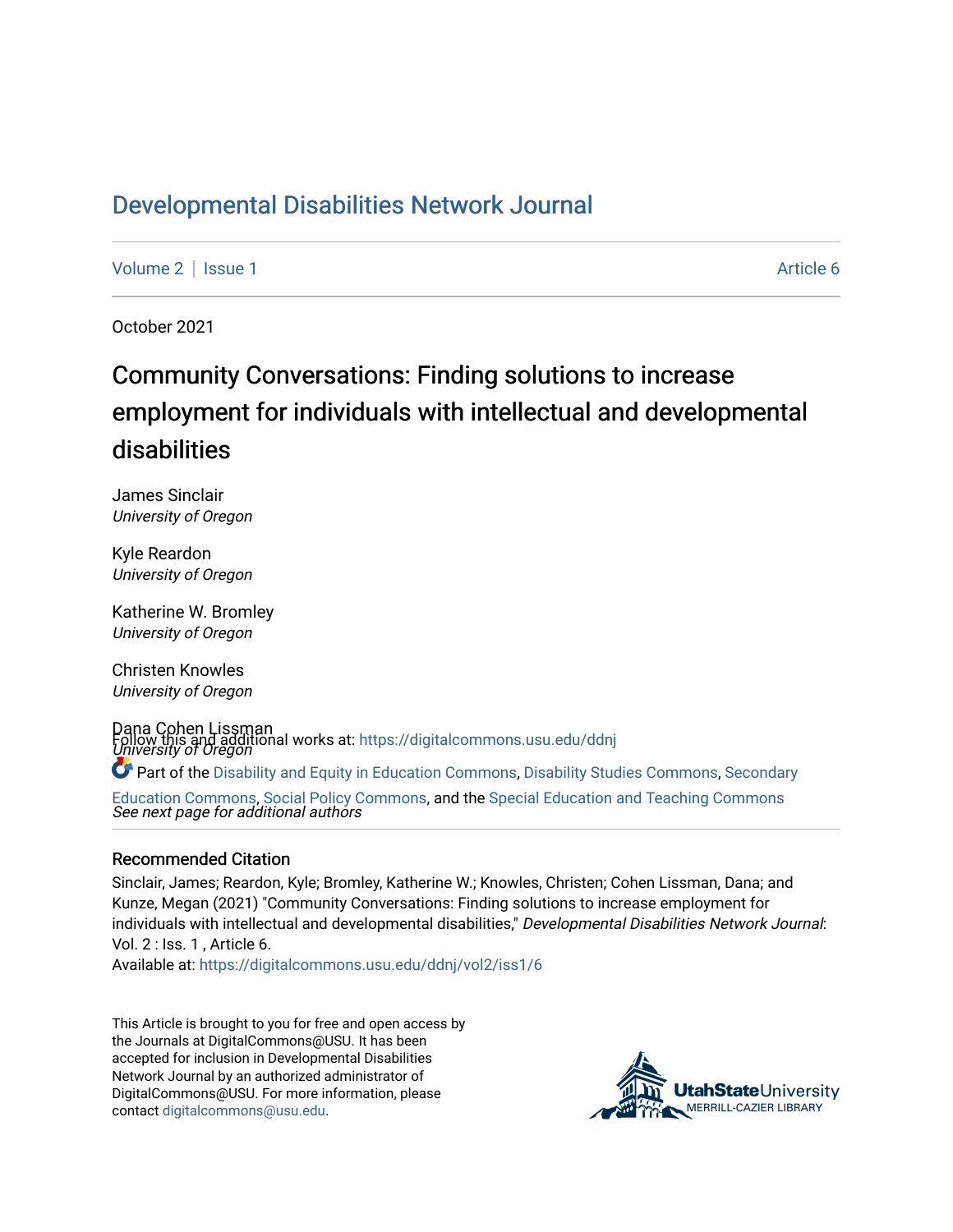## Community Conversations: Finding solutions to increase employment for individuals with intellectual and developmental disabilities

#### Cover Page Footnote

We would like to acknowledge the community members who helped implement the community conversations event: Josh Barbour, Laura Dahill, Nancy Berge, Julie Henning, and Nicholas Kaasa

#### Authors

James Sinclair, Kyle Reardon, Katherine W. Bromley, Christen Knowles, Dana Cohen Lissman, and Megan Kunze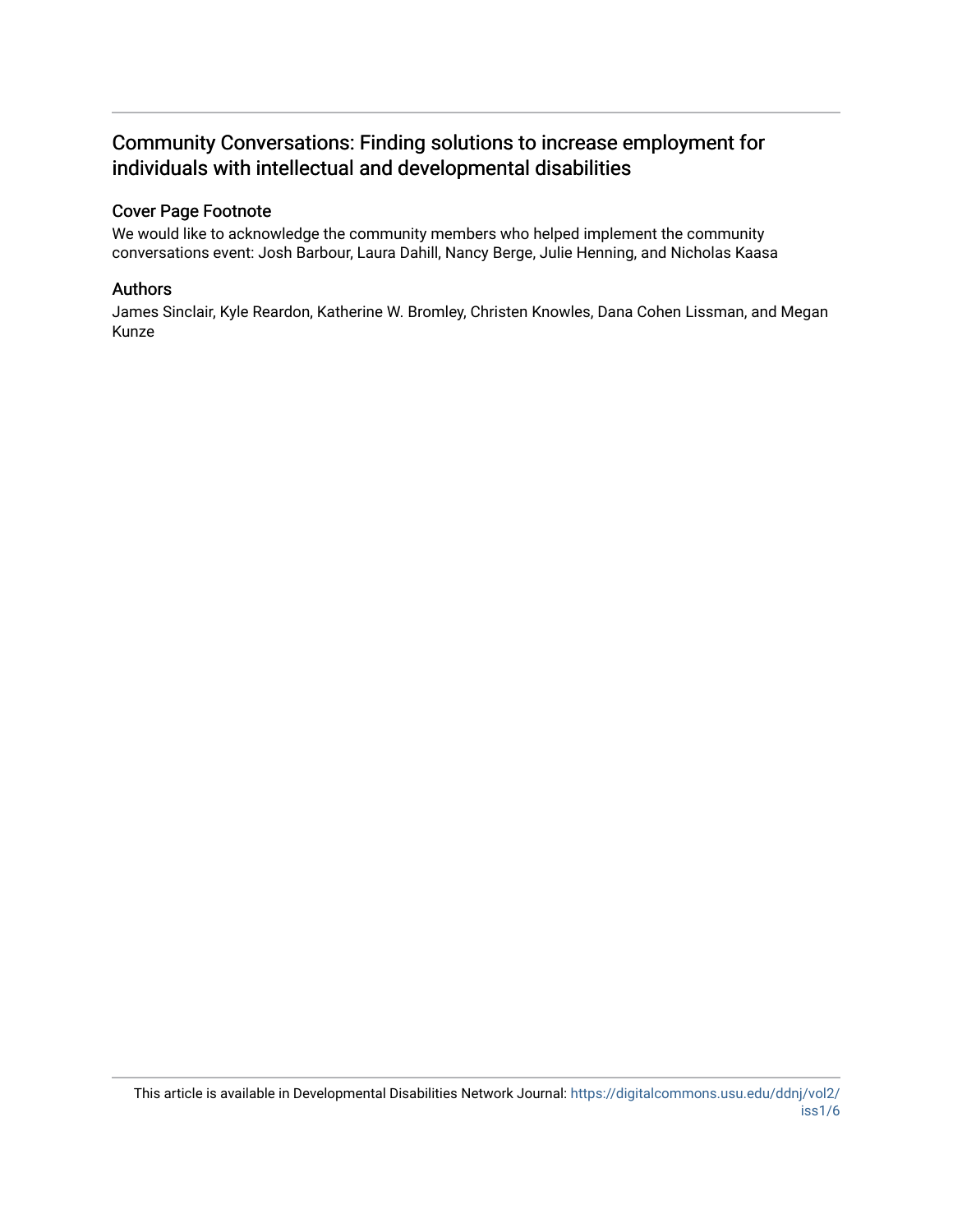# **Community Conversations: Finding Solutions to Increase Employment for Individuals with Intellectual and Developmental Disabilities [a](#page-2-0)**

James Sinclair,<sup>1</sup> Kyle Reardon,<sup>1</sup> Katherine W. Bromley,<sup>1</sup> Christen Knowles,<sup>1</sup> Dana Cohen Lissman,<sup>1</sup> & Megan Kunze<sup>1</sup> 1University of Oregon, Eugene, OR

#### **Abstract**

*This study describes the implementation and findings of a pilot community conversations event in the state of Oregon to identify innovative solutions to under- and unemployment experienced by individuals with intellectual and developmental disabilities (IDD). The event was facilitated in partnership with the University of Oregon UCEDD, local Arc chapter, and other relevant community stakeholders. A total of 36 diverse individuals (e.g., school personnel, business owners, individuals with IDD, and caregivers of individuals with IDD) participated in a two-hour community conversations event about how to improve employment opportunities for those experiencing IDD. Participants engaged in discussions about solutions to employment challenges and completed a prepost event survey about their experience at the event. Results from the survey and future considerations for additional community conversations are discussed*

## **Plain Language Summary**

*This paper describes a gathering of community members who worked together to find a*  solution to employing individuals with disabilities. Individuals from a Northwest *community planned a community conversation event. This event allows for brainstorming solutions to a problem. Brainstorming occurs by bringing together different people with diverse viewpoints. A facilitator supports brainstorming and conversations. The facilitator also takes notes so members of the event can focus on finding solutions to a problem. Over 30 people participated in this event. The event planners placed people at different tables based on their roles in the community. This allowed for people to meet and listen to diverse voices. Each table included a teacher, family member, employer, and self-advocate. Our self-advocates had an intellectual or developmental disability. Researchers helped plan the event and support community members. The research team evaluated the event to help the community members collect and analyze data. This paper presents a description of the event and findings from the event. Data collected from this event suggest that community conversations are a positive catalyst to change. Participants enjoyed meeting other members in their communities. Participants also appreciated a group of diverse individuals working together to solve a problem.* 

<span id="page-2-0"></span>Correspondence concerning this article should be addressed to James Sinclair, Human Development, Hedco 241, University of Oregon, Eugene, OR 97403-5275. Email[: jamesin@uoregon.edu](mailto:jamesin@uoregon.edu)



We would like to acknowledge the community members who helped implement the community conversations event: Josh Barbour, Laura Dahill, Nancy Berge, Julie Henning, and Nicholas Kaasa.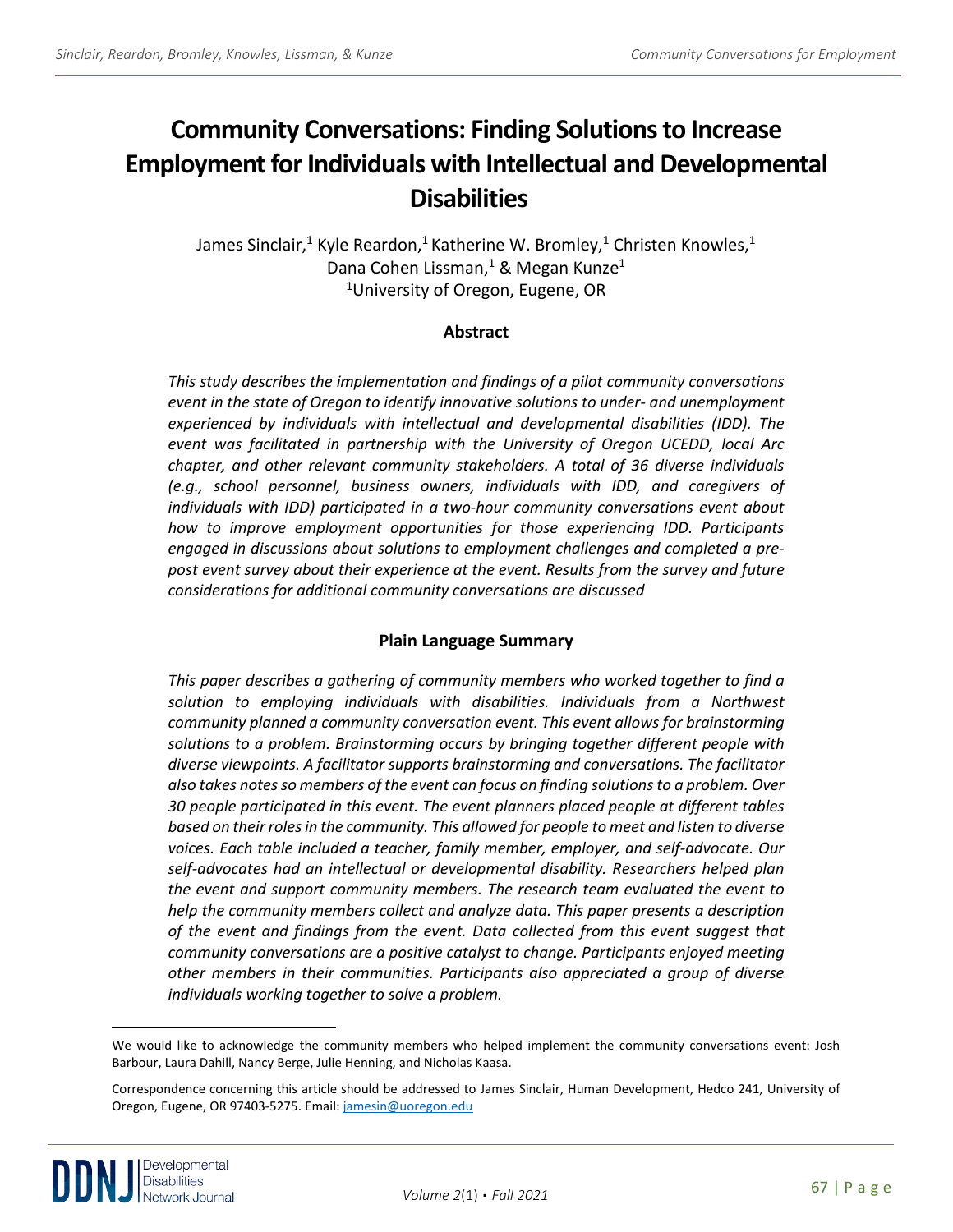Individuals with intellectual and developmental disabilities (IDD) experience higher rates of unemployment, underemployment, and segregation in employment settings than typical adults and those identified with other disabilities (e.g., learning disability, orthopedic impairment; Wagner et al., 2003). The discrepancy in rates of employment is staggering; only 19.3% of individuals with disabilities are employed compared to 66.3% of those who do not experience a disability (Bureau of Labor Statistics, 2020). Statistics for individuals with IDD are even more discouraging, with estimates of employment for this population as low as 10% (Butterworth & Migliore, 2015). These discrepancies highlight an inequitable reality for individuals with IDD and underscore the importance of efforts to close the employment gap and improve integrated and competitive employment outcomes. Educators and policymakers continue to work diligently to help close the employment gap through their respective means, yet much work remains.

#### **Educator Practices**

Mandated by the Individuals with Disabilities Education Improvement Act (IDEA, 2004), educators are required to implement transition planning for all individuals with disabilities to prepare them for employment, postsecondary education, and independent living. Educators implement a variety of classroom-based practices that are supported by research and promote positive postschool outcomes (Mazzotti et al., 2014, 2016; Test et al., 2009) and integrate transition-related skill development into academic content (Rowe et al., 2015). Some practices, including involvement in vocational education, work-based learning, and development of selfdetermination skills, are identified as predictors of positive postschool employment outcomes (Rowe et al., 2015; Shogren et al., 2014, 2015; Wehmeyer et al., 2006, 1996).

Work-based learning and paid work experiences for individuals with IDD provide an opportunity for employers to develop positive attitudes toward hiring and supporting individuals with IDD within their businesses. Positive attitudes and interactions with individuals with IDD are an influential factor in increasing employment rates for individuals with disabilities (Unger, 2002). However, discrimination and negative attitudes towards individuals with IDD persist and may lead to employment barriers (Livermore & Goodman, 2009). One approach to reducing discrimination and stigma is increasing positive interactions between education and employment sectors that support training and real-world experiences for individuals with IDD (Flippo & Butterworth, 2018). Unfortunately, the formation and facilitation of strong relationships between the education and employment sectors are complex and challenging.

## **Policy Initiatives**

The drastic differences between the employment rates of individuals with and without IDD are the result of a long history of segregation, maltreatment, stigma, and discrimination (Fleischer et al., 2012). In response to the historic disability rights movement, some protections from discrimination were instituted for those with disabilities (see Section 504 of the Vocational Rehabilitation Act of 1973). Additional landmark legislation has been passed and amended since 1973 to reduce discrimination and increase the inclusion of individuals with disabilities within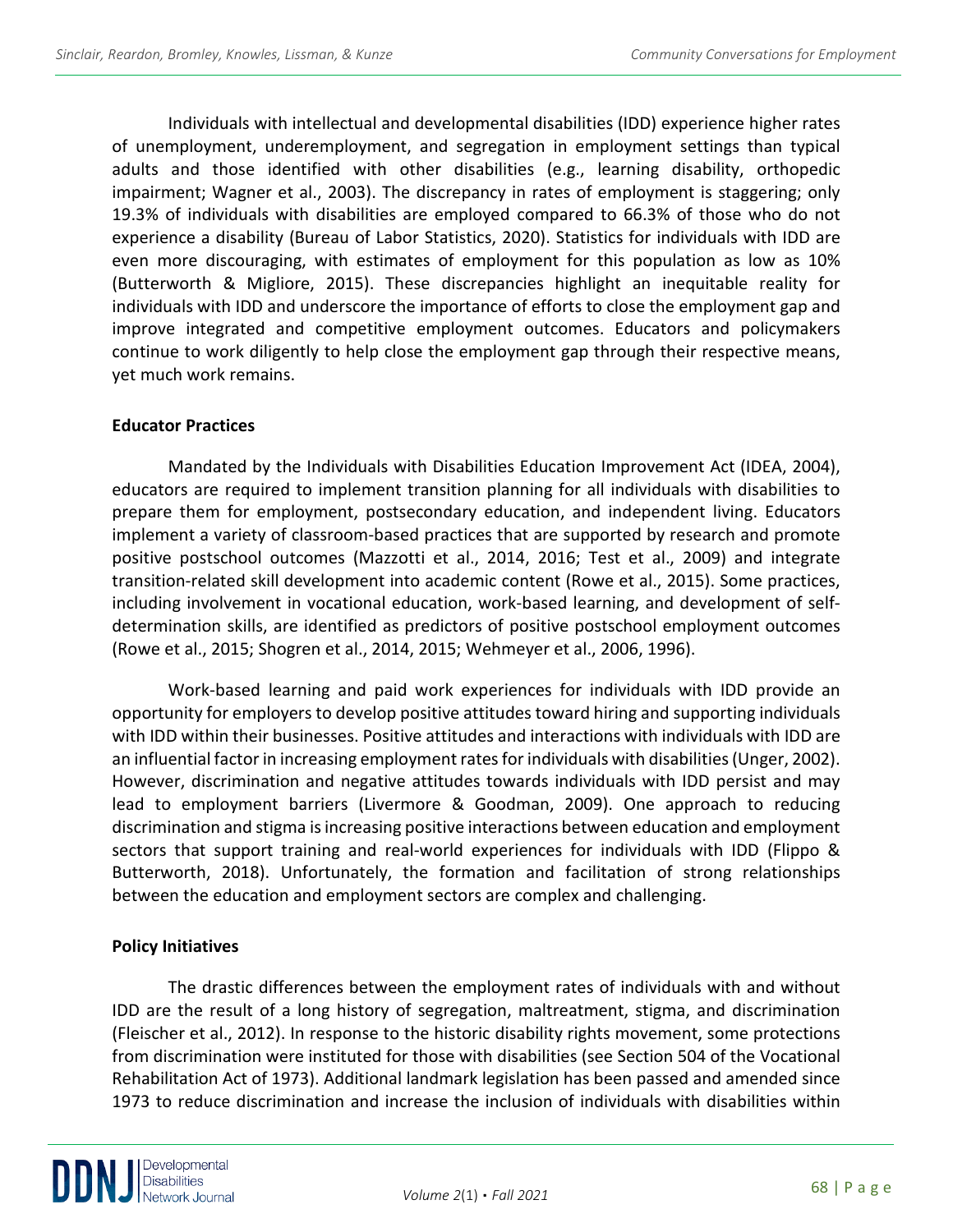society (e.g., American with Disabilities Act, 1990; IDEA, 2004). Because of the persistent underemployment and unemployment of individuals with disabilities, legislation has been enacted to support skill development and increase employment readiness for individuals with disabilities (e.g., IDEA, 2004; Workforce Innovation and Opportunities Act, [WIOA] 2014). Other national initiatives focused primarily on improving employment outcomes for individuals with IDD include Employment First. The Employment First initiative, both a philosophy as well as a policy, purports that employment in the general workforce should be the first and preferred option for individuals with IDD and that public funding should prioritize this over other alternatives (Office of Disability Employment Policy, 2020). This initiative acknowledged the years of segregation and subminimum wage often found in sheltered workshops or at employment sites with waivers to pay individuals less than minimum wage. It also guarantees competitive wages for individuals with IDD in inclusive and integrated work settings. While Employment First has taken root in several states throughout the country, it has yet to receive national sponsorship (Association of People Supporting Employment First, 2020).

## **Community Conversations**

Even with the implementation of evidence-based practices in special education environments, national policies and funding for services to prepare young adults with disabilities for employment, and good intentions, there continues to be chronic unemployment and underemployment of individuals with IDD (Lipscomb et al., 2017). To improve these outcomes and reduce perceived barriers, the education system and employment sector must work together to ensure a seamless transition to employment. Achieving these outcomes necessitates involving all relevant stakeholders, including employers, educators, and members of the community. To date, research has primarily focused on how education systems can better prepare individuals with IDD for employment with little to no emphasis or input and involvement from employers during transition planning (Riesen & Oertle, 2019). All relevant stakeholders must be included in developing policies and practices moving forward to help identify innovative strategies for overcoming systemic barriers to employment for individuals with IDD.

One strategy to bring multiple stakeholders to the table is community conversations, an asset-based approach to solving community-based problems (Carter & Bumble, 2018). The purpose of community conversations is to bring together an interdisciplinary group of individuals who typically may not have a chance to interact and provide them an opportunity to identify innovative solutions to pervasive problems within their community (Carter et al., 2009). Swedeen et al. (n.d.) identified four core principles of community conversations.

- 1. All communities possess unique opportunities, connections, resources, and relationships;
- 2. Members within each community are the experts on the most pressing challenges, the most viable solutions, the strategies that will work best, and the most effective ways to enlist others in support of change;
- 3. Any group of community members who come together no matter how well-connected each individual already is – will learn about new resources, connections, and ideas by interacting with others who share different viewpoints and have different life experiences; and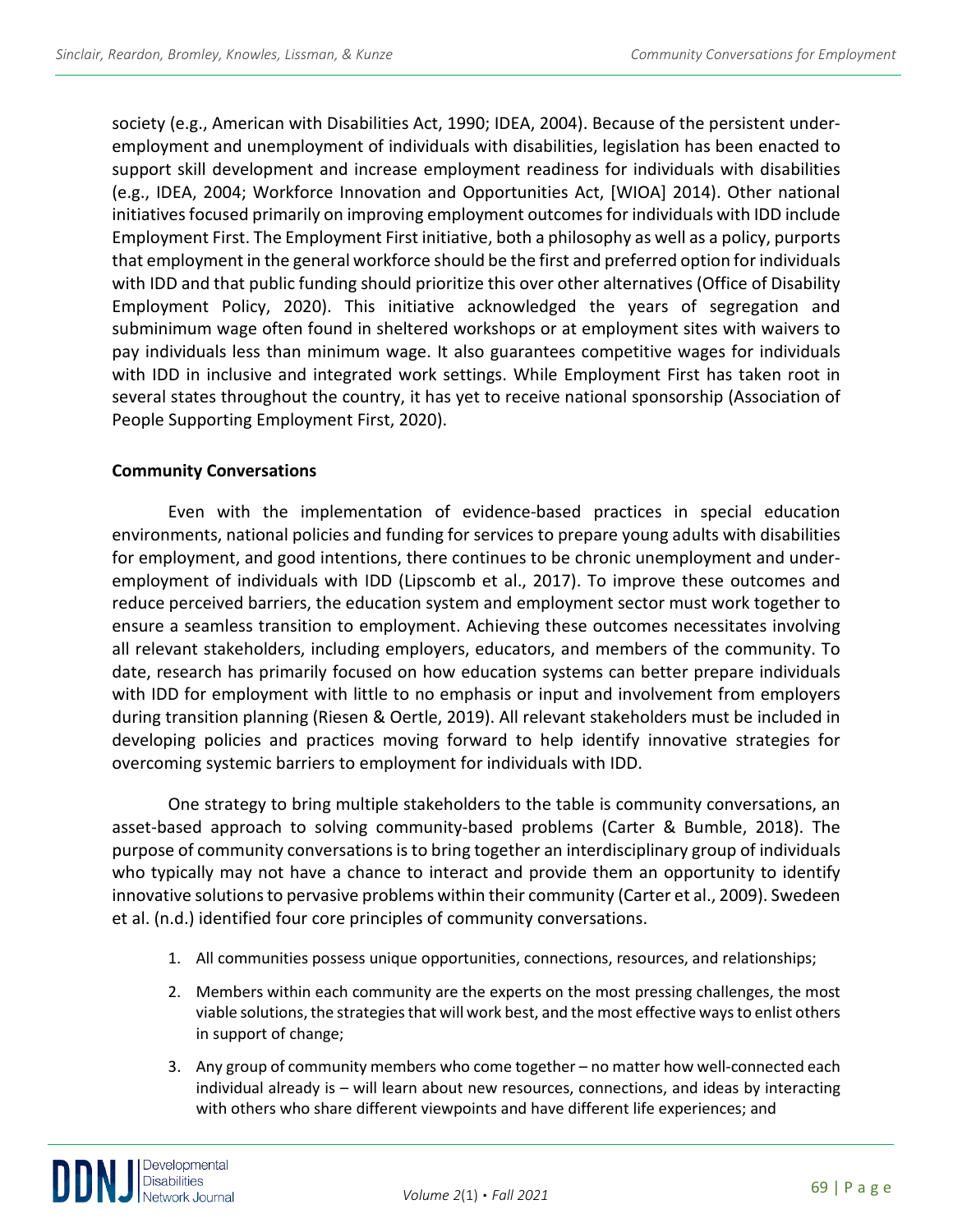4. Real change that lasts is most likely to come when ideas are based on locally feasible strategies and approaches. (p. 4)

There have been several occasions in which community conversations have been used to identify barriers and formulate solutions that individuals with disabilities face regarding employment. According to emerging research, community conversations may be an effective strategy to begin to address issues of unemployment and underemployment by identifying unique barriers found in their community and finding local solutions for individuals with IDD (Bumble et al., 2017, 2018; Dutta et al., 2016; Molfenter et al., 2018; Trainor et al., 2012).

The task of preparing individuals with IDD for integrated and inclusive employment cannot fall solely on educators (Flippo & Butterworth, 2018). A collaborative approach, including multiple agencies and community stakeholders, is imperative to support successful transitions for individuals with IDD. Community conversations has the potential to be a springboard for increased engagement and collaboration within a community with the ultimate goal of reducing the employment gap for individuals with disabilities; thus, creating a more equitable community (Bumble et al., 2018).

## **Study Purpose**

Because of the potential positive impact of community conversations on employment for individuals who experience IDD, a community group in Oregon piloted a community conversations event. This particular event was designed according to established research with considerations for the unique needs of the specific community of focus (see Swedeen et al., n.d.). The purpose of this evaluation was to demonstrate how a collaboration between a University Center for Excellence in Developmental Disabilities (UCEDD), community organizations, and community members came to fruition in an attempt to improve community-based employment opportunities for individuals with IDD. This manuscript outlines the development of an evaluation partnership and presents data from the pilot implementation of community conversations. We specifically address the following evaluation questions.

- 1. What are the perceptions of community members toward employment barriers and opportunities for individuals with I/DD in the community?
- 2. What were the perceived outcomes of the community conversations event?
- 3. What were the overall facilitator and participant perceptions of the community conversations event?

## **Method**

## **Procedures**

The University of Oregon Institutional Review Board reviewed our application to evaluate the implementation of the community conversations event and deemed the research as exempt.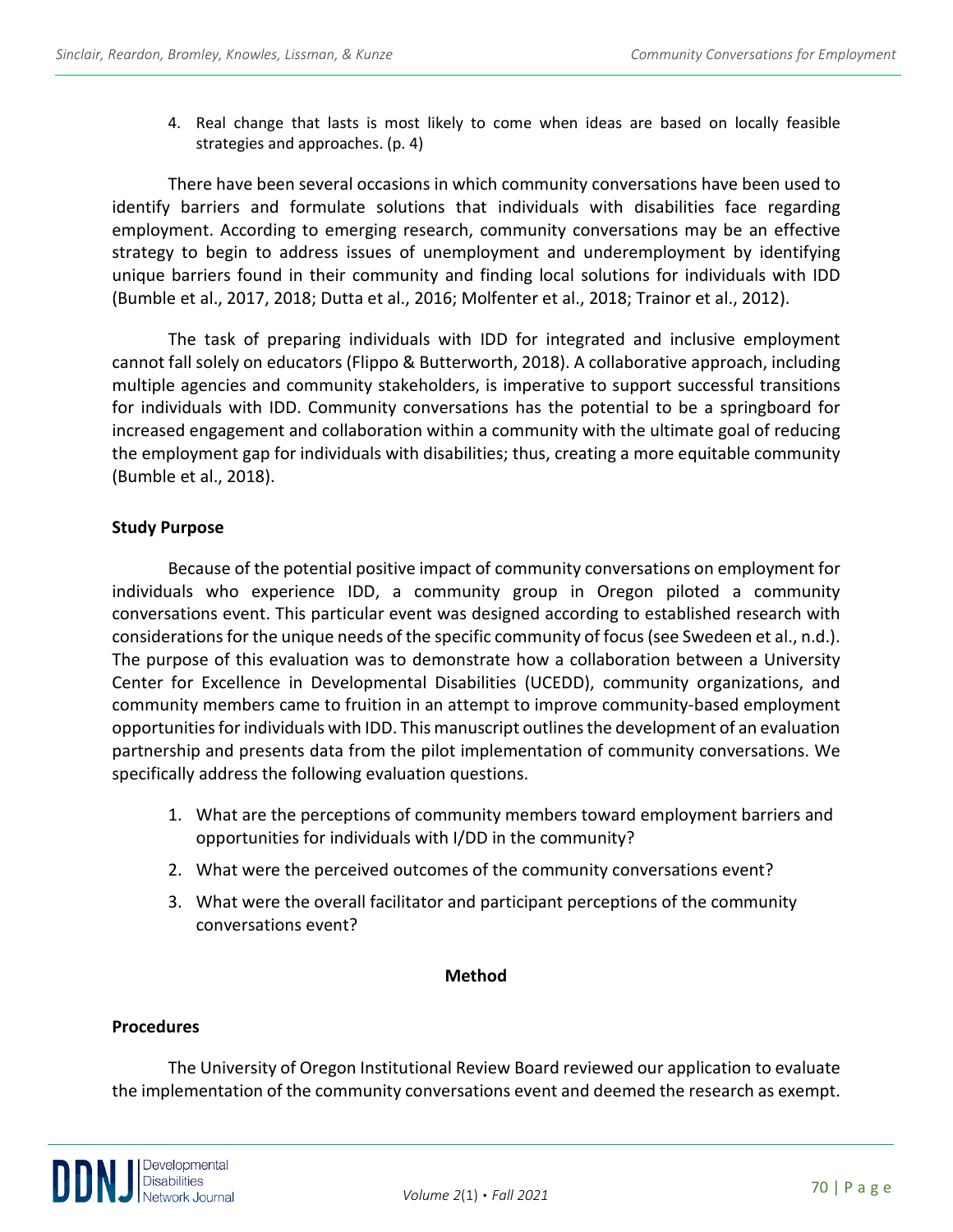To capture as much information from the small pilot event, the authors utilized both quantitative and qualitative approaches to provide a robust understanding of the event's process and impact. All participation in data collection activities (i.e., pre-post surveys, open-ended responses, facilitator feedback) were anonymous and voluntary. There were no incentives provided to participants for completing the surveys or interviews.

Successful implementation of a community conversations event necessitates the commitment of a group of community stakeholders with a mission to identify solutions to a pervasive issue in their community. A UCEDD sponsored guest lecture by Dr. Erik Carter on outcomes of individuals with IDD and community conversations, sponsored by the University of Oregon's UCEDD, was the impetus for the pilot event. After the guest lecture, an initial group of community members in attendance came together and agreed to work to implement a local community conversations event.

The Community Conversations Planning team (CC team) utilized the *Community Conversations Practical Guide* (Swedeen et al., n.d.) to inform the planning and implementation process. The CC team worked through steps suggested by Swedeen and colleagues including (a) choosing a focus for the event, (b) choosing questions that will be asked to the participants, (c) finding support for the event, (d) finding a venue and creating a comfortable space, (e) deciding on a date and time, (f) recruiting and marketing, and (g) choosing and training table facilitators.

Inspired by previous work to understand and begin to address employment inequities in other communities, the CC team chose to focus on employment for individuals with IDD for the first community conversations event. Once a focus was selected, the CC team came to consensus on what two questions would be asked at the event. The CC team also identified when the event would be. The community conversations event was scheduled 8 months after the initial team meeting to coincide with the National Disability Employment Awareness Month celebrated by the Office of Disability Employment Policy. In addition, a gathering space at a local community church was identified as the event site.

During twice-monthly meetings, the CC team continued to use the community conversations practical guide to provide directions on logistics (i.e., where and when) and procedural considerations (i.e., accessibility issues and event participant make-up). Funding for the event was also discussed during CC team meetings and a need for funding to implement event activities was determined. Initial funding was made possible by sponsorship from the University of Oregon UCEDD. Additional funding was acquired after members of the CC team were awarded a Better Together grant sponsored by the Oregon Council on Developmental Disabilities (OCDD). Funds from both the University of Oregon UCEDD and Better Together grant were used to purchase all food, drinks, and supplies (i.e., disposable plates, napkins, utensils) needed to serve dinner to the large group. These funds were also used to hire a caterer with autism to provide dinner for the event, allowing the event to serve as a successful example of inclusive employment.

Last, because the event was planned as a pilot to inform future community conversations, CC team members created a means for evaluation. Evaluation procedures included a review of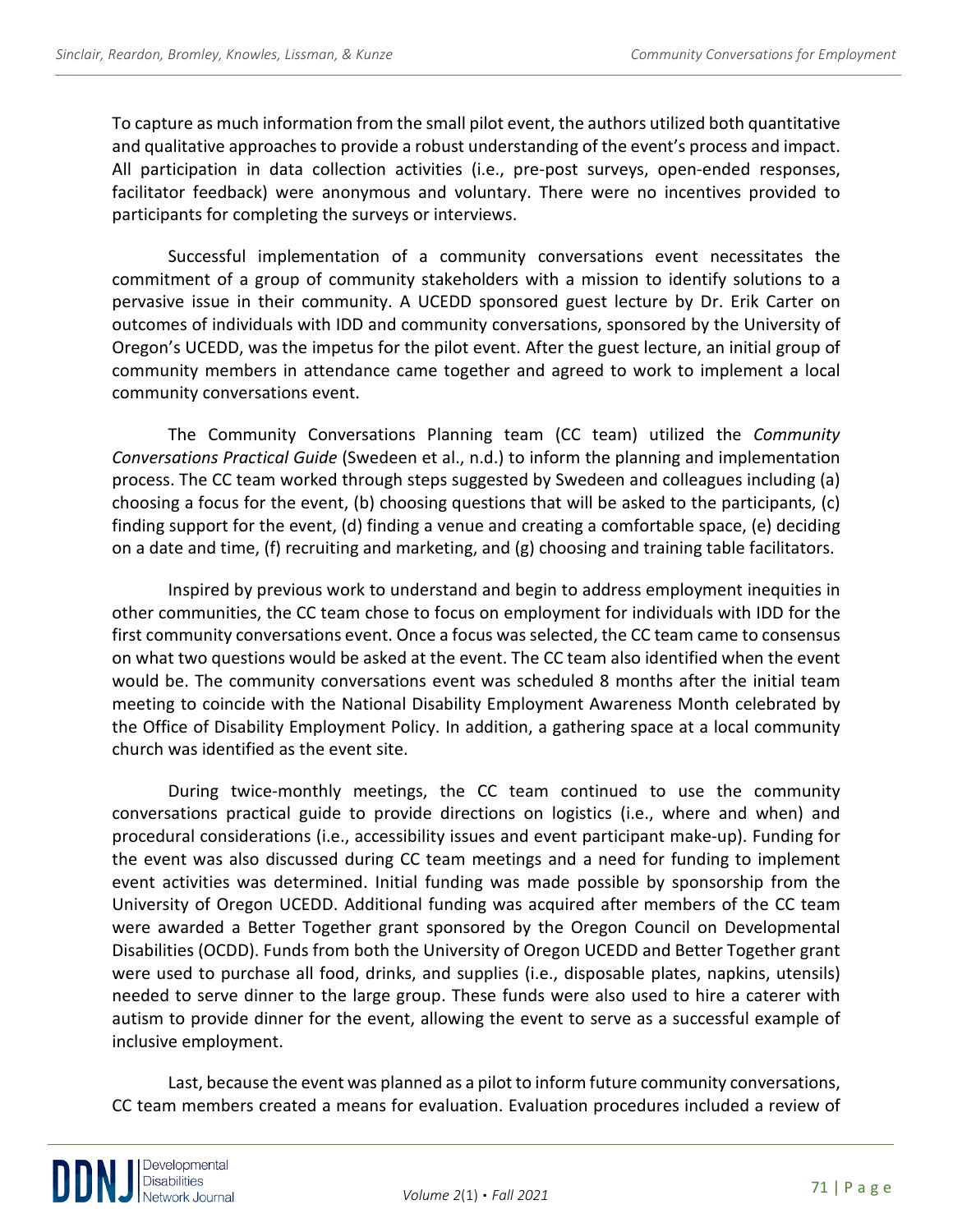previously conducted evaluation surveys (i.e., Carter et al., 2012), identification of event activities that needed evaluative questions, and the creation of new additional survey items that were not already used in previous research. A pre-post evaluation survey was created to examine changes in participant perceptions before and after the community conversations event, as well as facilitator perceptions on what occurred at their table.

#### **Setting and Participants**

The CC team planning meetings convened in person at the University of Oregon. Meetings were held approximately twice per month leading up to the community conversations event and lasted 60 minutes. The location for the community conversations event (i.e., a community church) was selected for the following reasons: (a) it was accessible for mobility devices, (b) it had a large meeting room to hold up to 50 participants, (c) technology capabilities to project presentation materials were available, and (d) it had an accessible kitchen to prepare, cook, and serve dinner at the event.

#### *Community Conversations Team*

Team members included family liaisons from the local Arc chapter, associates with the local developmental disability services office, representatives from a local job training organization, members of a disability-focused technology firm, a transition technical assistance provider for local school districts, and higher education faculty and researchers. The CC team members were the drivers of the implementation of the community conversations event and the process and impact evaluation. Because the event was facilitated by community members and designed specifically for the community, the authors would like to acknowledge that the CC team and facilitators worked together to write this manuscript.

#### *Community Conversations Facilitators*

Table facilitators were recruited for each table at the event and included four doctoral students from special education and school psychology and two research associates from the University of Oregon. The table facilitators participated in a 2-hour training created for the event by CC Team members that included (a) the purpose of a community conversations event; (b) expectations for table facilitation (i.e., read the community conversations questions to their table, keep conversations progressing and on topic, assure all participants at their table have a chance to participate, and take detailed notes); and (c) management of event logistics (e.g., rapport building with table participants, mediation if a challenge arises, time management, and note taking).

## *Community Conversations Participants*

The CC team came to consensus that a wide range of community representation was desired at the event and each table, with an understanding that it was impossible to include all the relevant community stakeholders. During planning meetings, the CC team decided

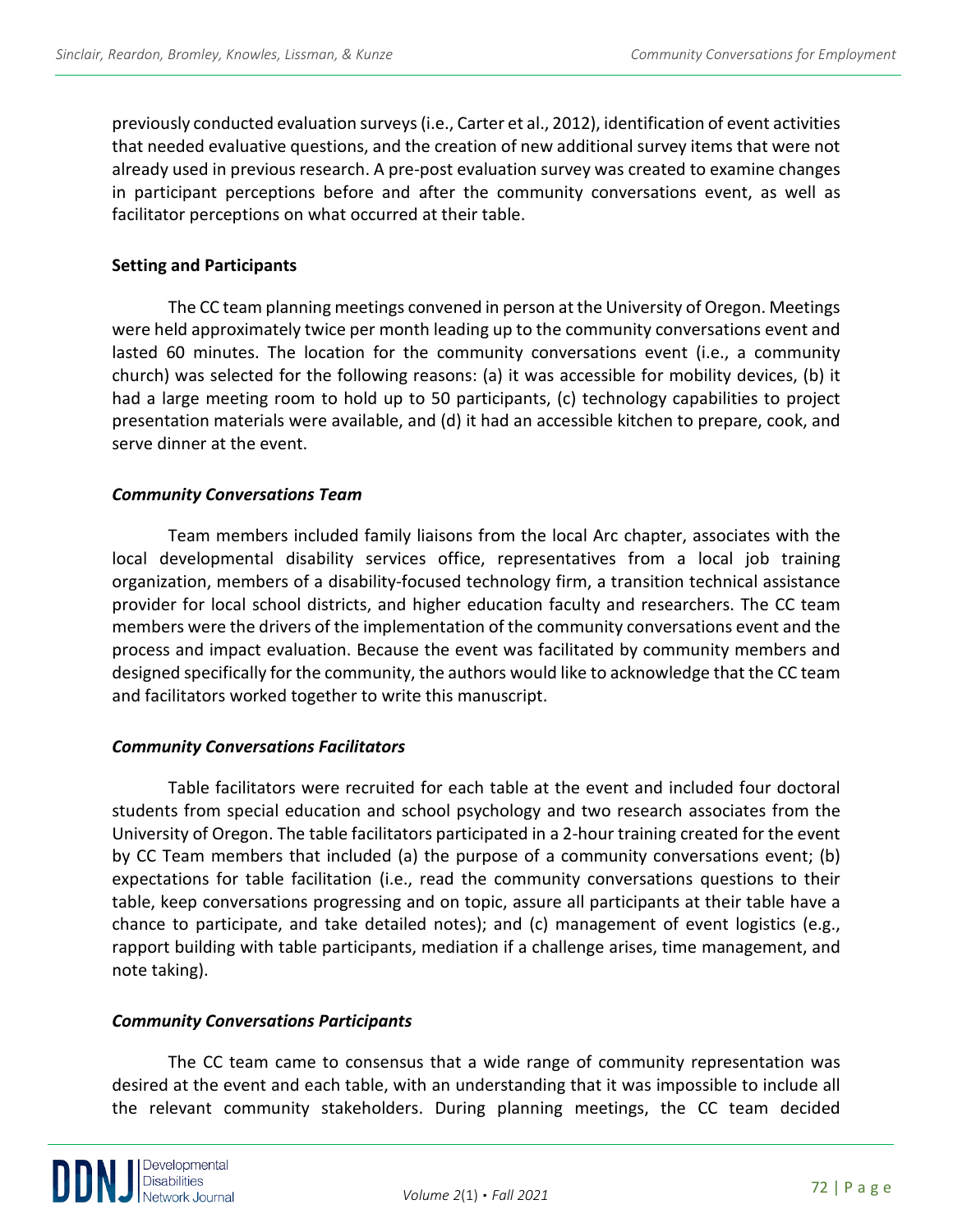representatives from the following community sectors would be recruited: (a) school personnel who work with transition-age youth, (b) a business representative who employed a person experiencing IDD, (c) a business representative who had not employed an individual with IDD, (d) personnel from a community agency that works with individuals with IDD, (e) a caregiver of a young adult with IDD, and (f) a self-advocate (i.e., a young adult with IDD). The CC team engaged in purposeful recruitment (Palinkas et al., 2015) to ensure equitable numbers of representatives were present at the event and in each facilitated discussion group. Recruitment of participants began by reaching out to personal and local networks to advertise and invite participants from the different stakeholder groups. Recruitment methods included sending emails, making phone calls, and inviting business owners in person. A total of 36 participants attended the event (six participants at six tables). Of note, there was not equal representation of participant groups at the event. Because of over representation, some tables had either more school personnel or community provider personnel. In addition, the sample size per group shown in Table 1 and 2, do not accurately describe the full sample. This is because the original intention for this community conversation was for evaluation purposes. Only data from participants who consented to have their data aggregated as part of a study are presented below.

#### **Measures**

To evaluate the event, the CC team and facilitators administered multiple measures to collect evaluative data that would inform any future event iterations. Measures were used to collect information on (a) participant perceptions of the event and (b) facilitator perceptions of the event. Measures collected data via Likert-type rating scales and questions with an openended response option.

## *Participant Perceptions*

The CC team and facilitators reviewed and adapted a published community conversations evaluation measure (see Carter et al., 2012) to capture participant perceptions of employment barriers and opportunities for individuals with IDD. The pre- and post-event survey consisted of six items with a 4-point Likert-type response option from 1 (i.e., Strongly Disagree) to 4 (i.e., Strongly Agree). Pre- and post-event survey items are listed in Tables 1 and 2 in the Results section*.*

An additional seven items (see Carter et al., 2012) were included in the post-event survey to capture participant perceptions of the event. These additional items also had a 4-point Likerttype response option from 1 (i.e., Strongly Disagree) to 4 (i.e., Strongly Agree). Post-event survey items are listed in Table 2*.*

The post-event survey also provided an opportunity for participants to respond to three open-ended questions. These questions included: (1) *What idea was the best that you heard during tonight's community conversations?* (2) *If I were asked what recommendations I had for improving the quality of this evening, I would suggest…,* and (3) *I wish the following people from our community had been present at tonight's event…* These questions helped us understand how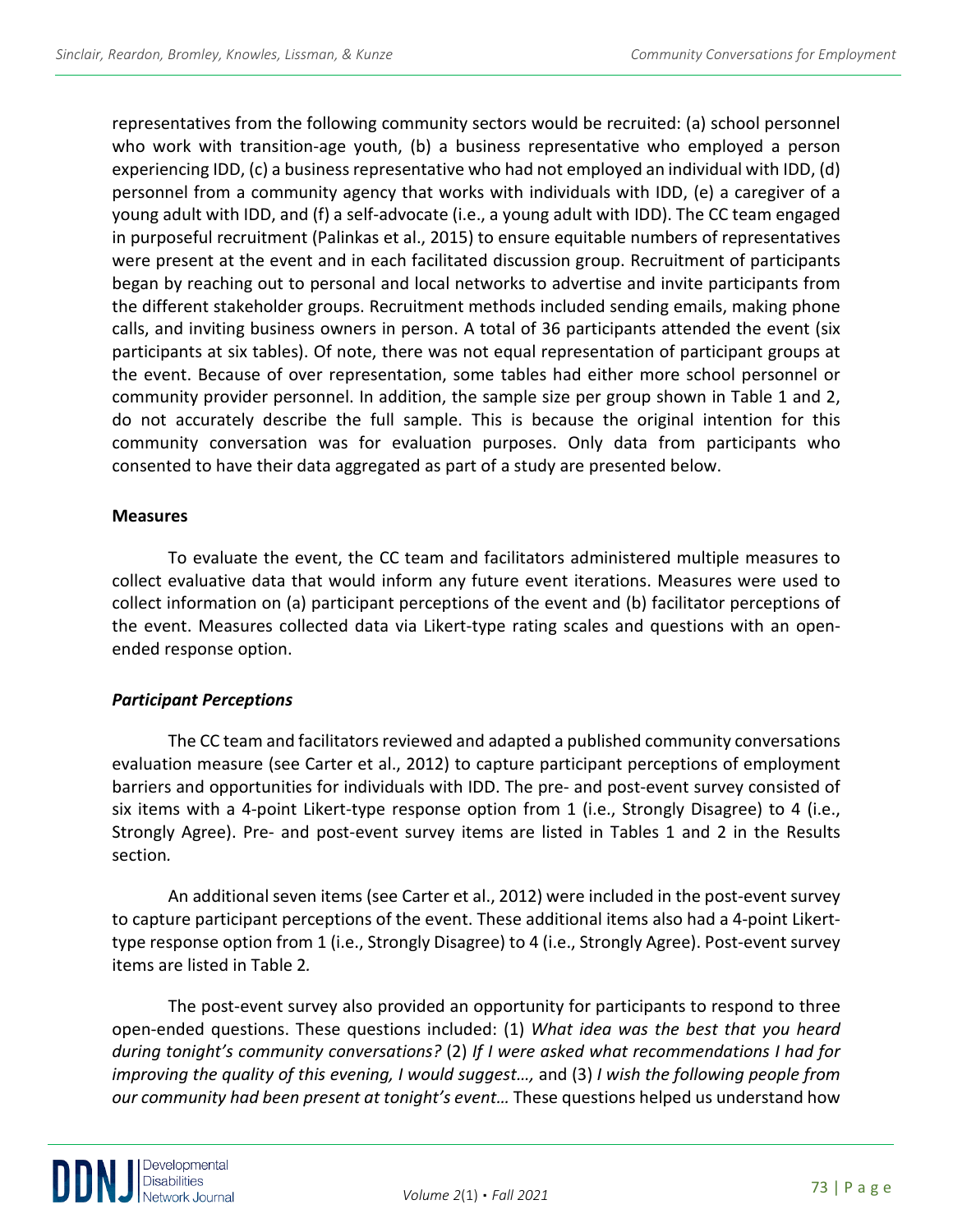to make the next community conversations event more effective.

#### **Facilitator Perceptions**

The six table facilitators were asked their perceptions of the event in a thirteen-item postevent survey. Facilitator perceptions were captured by ten items with a four-point Likert-type response option from one (i.e., Strongly Disagree) to four (i.e., Strongly Agree). Example items in the facilitator evaluation included: *The people at my table provided actionable or innovative solutions to the first and second questions, Participants were engaging with each other during the table discussions,* and *I felt that this event was able to capture the solutions to the problem as it was meant to do.* Facilitators were also asked to answer three open-ended response items that included: *What other voices needed to be heard in the community conversations? Are there any cultural concerns (e.g., location, disability) that were not addressed that needed to be in this community conversations? How do you suggest improving this event?*

#### **Data Analysis**

Our evaluation utilized quantitative data analysis for the Likert-type scale surveys and qualitative data analysis for open-response questions. Because of the small number of participants and the survey's limited sensitivity to change, descriptive statistics (e.g., means and standard deviations) were calculated to analyze facilitator and participant quantitative data. Basic thematic coding was used to identify overarching themes from facilitator notes and any written responses from open-ended responses by participants (Miles et al., 2013). Because of the limited number of participants, a deep examination of meaning and generalization from the data was not tenable. Instead, the authors reviewed notes and responses in detail to determine if any inductive themes were salient across participants.

#### **Results**

#### **Perceptions of Employment Barriers and Opportunities**

Data from pre- and post-event surveys were designed for evaluative purposes to explore participant's perceptions of employment barriers and opportunities for individuals with IDD. No hypotheses were identified prior to the CC event regarding the effect the event may have on participant attitudes. Table 1 provides pre- and post-event comparisons by type of participant. Means from pre- and post-event survey data suggest that, overall, participants did not believe (i.e., "disagreed") there were many opportunities for youth with disabilities to work in the summer months (*Mpre =* 2.23, *Mpost* = 2.23, *npre and post* = 30). Participants also disagreed that employers were generally positive about hiring individuals with disabilities in the summer months (*Mpre* = 2.44, *npre* = 29; *Mpost* = 2.24, *npost* = 31). In addition, on average, participants were not agreeable to the statement *"strong partnerships between schools and employers currently exist in my community"* (*Mpre =*2.41, *npre* = 27; *Mpost* = 2.94, *npost* = 31).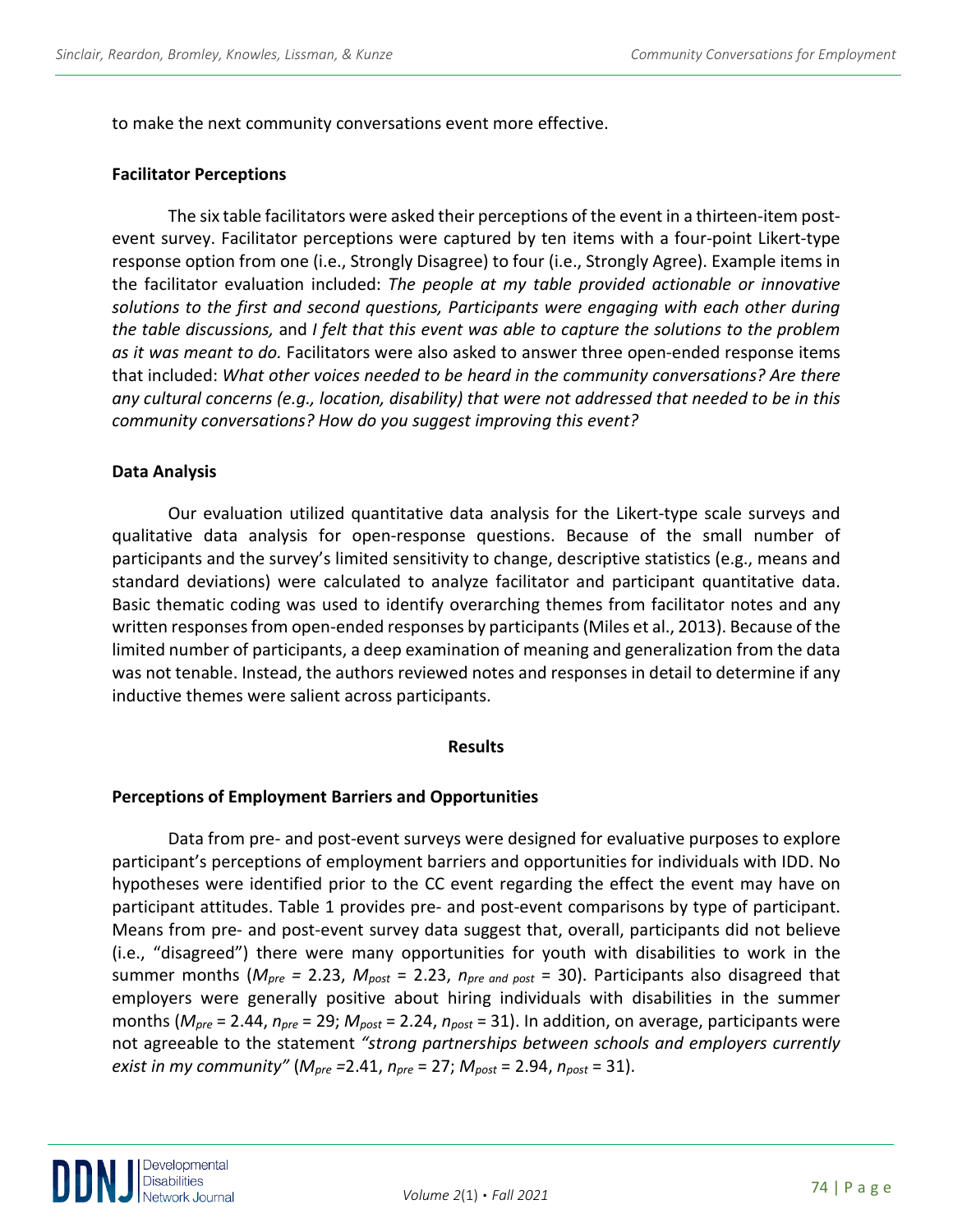DDI

Developmental<br>Disabilities<br>Network Journal

Pre- and Post-Event Participant Perceptions of Employment Barriers and Opportunities *Pre- and Post-Event Participant Perceptions of Employment Barriers and Opportunities*

|                                                                           |                    | Many employment                                                                               | community are generally<br>Employers in my               |                            | Employers in my                                                                             |                      |                                        |                                                  |                      |                                                                                          | I believe my community<br>leaders believe it is |                                 |
|---------------------------------------------------------------------------|--------------------|-----------------------------------------------------------------------------------------------|----------------------------------------------------------|----------------------------|---------------------------------------------------------------------------------------------|----------------------|----------------------------------------|--------------------------------------------------|----------------------|------------------------------------------------------------------------------------------|-------------------------------------------------|---------------------------------|
|                                                                           |                    | opportunities exist in my<br>with disabilities in the<br>community for youth<br>summer months | afterschool or summer<br>positive about hiring<br>ă<br>ı | routh with disabilities in | community may need<br>disabilities on the job<br>help learning how to<br>support youth with |                      | between schools and<br>in my community | employers currently exist<br>Strong partnerships |                      | My community currently<br>has the ability to support<br>youth with disabilities in<br>ă, | opportunities for youth<br>important to improve | with disabilities<br>employment |
| Participant                                                               | 혼                  | Post                                                                                          | 혼                                                        | Post                       | 혼                                                                                           | Post                 | 혼                                      | Post                                             | 혼                    | Post                                                                                     | 혼                                               | Post                            |
| Self-advocate                                                             |                    |                                                                                               |                                                          |                            |                                                                                             |                      |                                        |                                                  |                      |                                                                                          |                                                 |                                 |
| Mean                                                                      | 3.33               | 3.33                                                                                          | 3.00                                                     | 3.00                       | 3.67                                                                                        | 4.00                 | 2.67                                   | 3.00                                             | 3.33                 | 3.33                                                                                     | 3.33                                            | 3.67                            |
| Sample                                                                    | m                  | m                                                                                             | m                                                        | m                          | m                                                                                           | m                    | m                                      | m                                                | m                    | m                                                                                        | m                                               | m                               |
| Caregiver                                                                 |                    |                                                                                               |                                                          |                            |                                                                                             |                      |                                        |                                                  |                      |                                                                                          |                                                 |                                 |
| Mean                                                                      | 2.00               | 1.71                                                                                          | 2.28                                                     | 2.25                       | 3.71                                                                                        | 2.88                 | 2.33                                   | 2.13                                             | 2.43                 | 2.50                                                                                     | 2.43                                            | 2.43                            |
| Sample                                                                    | N                  | ь                                                                                             | N                                                        | œ                          | N                                                                                           | œ                    | G                                      | œ                                                | N                    | œ                                                                                        | N                                               | N                               |
| <b>Business hired</b>                                                     |                    |                                                                                               |                                                          |                            |                                                                                             |                      |                                        |                                                  |                      |                                                                                          |                                                 |                                 |
| Mean                                                                      | 2.00               | 2.17                                                                                          | 2.23                                                     | 2.00                       | 3.80                                                                                        | 3.67                 | 2.00                                   | $^{1.83}$                                        | 2.60                 | 2.50                                                                                     | 2.80                                            | 2.33                            |
| Sample                                                                    | uh,                | Ф                                                                                             | 4                                                        | Ф                          | Lņ,                                                                                         | Ф                    | 4                                      | Ф                                                | щ                    | Ф                                                                                        | Lņ,                                             | Ф                               |
| Business not hired                                                        |                    |                                                                                               |                                                          |                            |                                                                                             |                      |                                        |                                                  |                      |                                                                                          |                                                 |                                 |
| Mean                                                                      | 2.0                | 2.0                                                                                           | 3.0                                                      | 2.0                        | 33                                                                                          | $\frac{0}{4}$        | 15                                     | 25                                               | 2.0                  | 25                                                                                       | 25                                              | 25                              |
| Sample                                                                    | $\mathbf{\hat{z}}$ | $\mathbf{\hat{z}}$                                                                            | Ν                                                        | $\mathbf{\tilde{c}}$       | $\mathbf{\tilde{c}}$                                                                        | $\mathbf{\tilde{c}}$ | $\mathbf{\tilde{c}}$                   | $\mathbf{\tilde{c}}$                             | $\mathbf{\tilde{c}}$ | $\mathbf{\tilde{c}}$                                                                     | $\mathbf{\tilde{c}}$                            | $\sim$                          |
| School personnel or agency                                                |                    |                                                                                               |                                                          |                            |                                                                                             |                      |                                        |                                                  |                      |                                                                                          |                                                 |                                 |
| Mean                                                                      | 2.23               | 2.33                                                                                          | 2.38                                                     | 2.25                       | 3.77                                                                                        | 3.67                 | 2.67                                   | 2.33                                             | 2.92                 | 2.92                                                                                     | 3.00                                            | 2.83                            |
| <b>Sample</b>                                                             | g                  | $\overline{a}$                                                                                | g                                                        | $\overline{a}$             | g                                                                                           | $\overline{a}$       | $\overline{a}$                         | $\overline{a}$                                   | g                    | $\overline{a}$                                                                           | g                                               | $\overline{a}$                  |
| Total                                                                     |                    |                                                                                               |                                                          |                            |                                                                                             |                      |                                        |                                                  |                      |                                                                                          |                                                 |                                 |
| Mean                                                                      | 2.23               | 2.23                                                                                          | 2.44                                                     | 2.24                       | 3.73                                                                                        | 3.77                 | 2.41                                   | 2.94                                             | 2.73                 | 2.74                                                                                     | 2.83                                            | 2.70                            |
| Sample                                                                    | SO,                | SQ                                                                                            | 29                                                       | 深                          | ន្ល                                                                                         | ಸ                    | 27                                     | 麻                                                | 8                    | ಧ                                                                                        | ន្ល                                             | 8                               |
| Note: 1 = Strongly Disagree, 2 = Disagree, 3 = Agree, 4 = Strongly Agree. |                    |                                                                                               |                                                          |                            |                                                                                             |                      |                                        |                                                  |                      |                                                                                          |                                                 |                                 |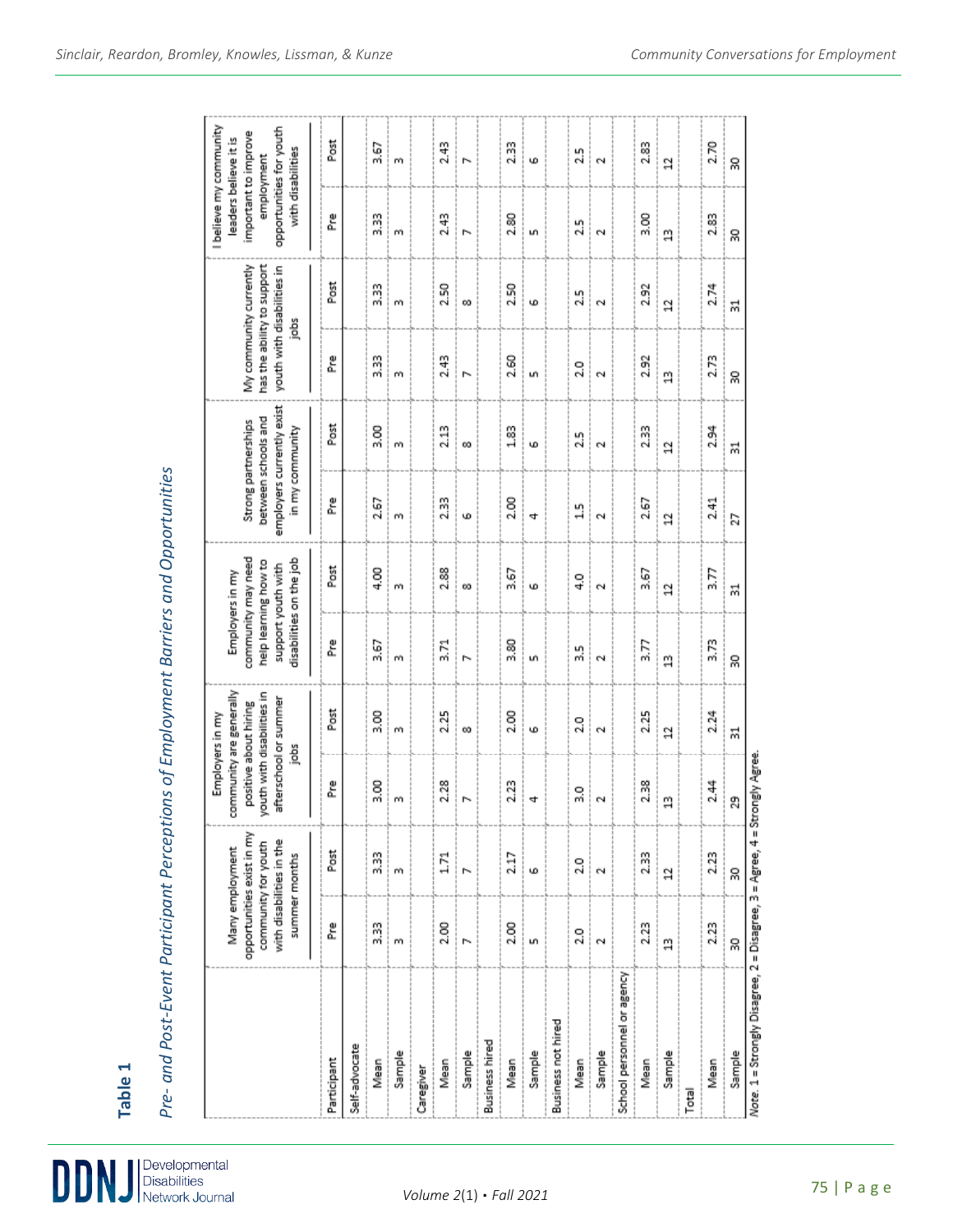Participants were also asked about their perceptions of their community. Regarding the community's ability to support youth with disabilities in employment, participants on average did not believe that this was a strength of the community (*Mpre* = 2.73, *npre* = 30, *Mpost* = 2.74, *npost* = 37). Participants, on average, also disagreed with the idea that community leaders believed it was important to improve employment for individuals with disabilities (*Mpre* = 2.83, *npre* = 30, *Mpost* = 2.70, *npost* = 30). Finally, participants were asked whether employers needed help learning how to support youth with disabilities on the job. On average, participants agreed that employers needed to learn how to support youth (*Mpre* = 3.73, *npre* = 30; *Mpost* = 3.77, *npost* = 31). Table 2 provides data from the post-event survey across participant role.

## **Perceived Outcomes**

The post-event survey that was given to attendees at the event provided an opportunity to reflect on the event and their feelings about being included in community conversations. Table 2 provides post-event data across participant roles. On average, when asked about aspects of the community, participants were more likely to disagree with the statement *"I learned about resources, opportunities, or connection in my community that I previously did not know about"* (*Mpost* = 2.97, *npost* = 30) and were more likely to agree with the statement, *"The conversation this evening improved my perceptions of the capacity of our community to improve work outcomes for youth with disabilities"* (*Mpost* = 3.06, *npost* = 31). Participants were also asked to respond to statements about employment. On average, participants agreed that *the conversation will contribute to better employment opportunities for youth with disabilities in the community* (*Mpost* = 3.17, *npost* = 30)*,* and they agreed that they *were able to identify things they could do to enhance employment opportunities for youth with disabilities in the community* (*Mpost* = 3.10, *npost* = 30). Additionally, participants responded favorably to statements about the event. For example, on average, participants agreed with statements *tonight's conversation was a valuable investment of my time* (*M* = 3.60, *n* = 30), and *tonight I met people I could work with in the future* (*M* = 3.67, *n* = 30)*.*

Participants also voluntarily answered open-ended responses to help the CC team understand innovative ideas that emerged during the event. Depending on their role, participants had different reflections on innovative ideas that came from the community conversations. Participants from a business background, whether they had employed an individual experiencing IDD or not, felt it was important to help *"educate employers about the benefits and resources available to support them and the employee"* and that "*having job agencies get together to get advice/new ideas*" and "*going to employer community groups to educate"* would be beneficial strategies for the community to engage in Business participants also felt it was important to improve the dissemination of information, indicating that there should be "*more information sharing among all support organizations*."

School personnel also discussed finding innovative ways to connect young adults with IDD to businesses. Suggestions included the use of *"video resumes"* (i.e., a video documentation of skills and interest to demonstrate workplace competence to employers) to help youth demonstrate skills desired by businesses. Other discussion items included *"improving*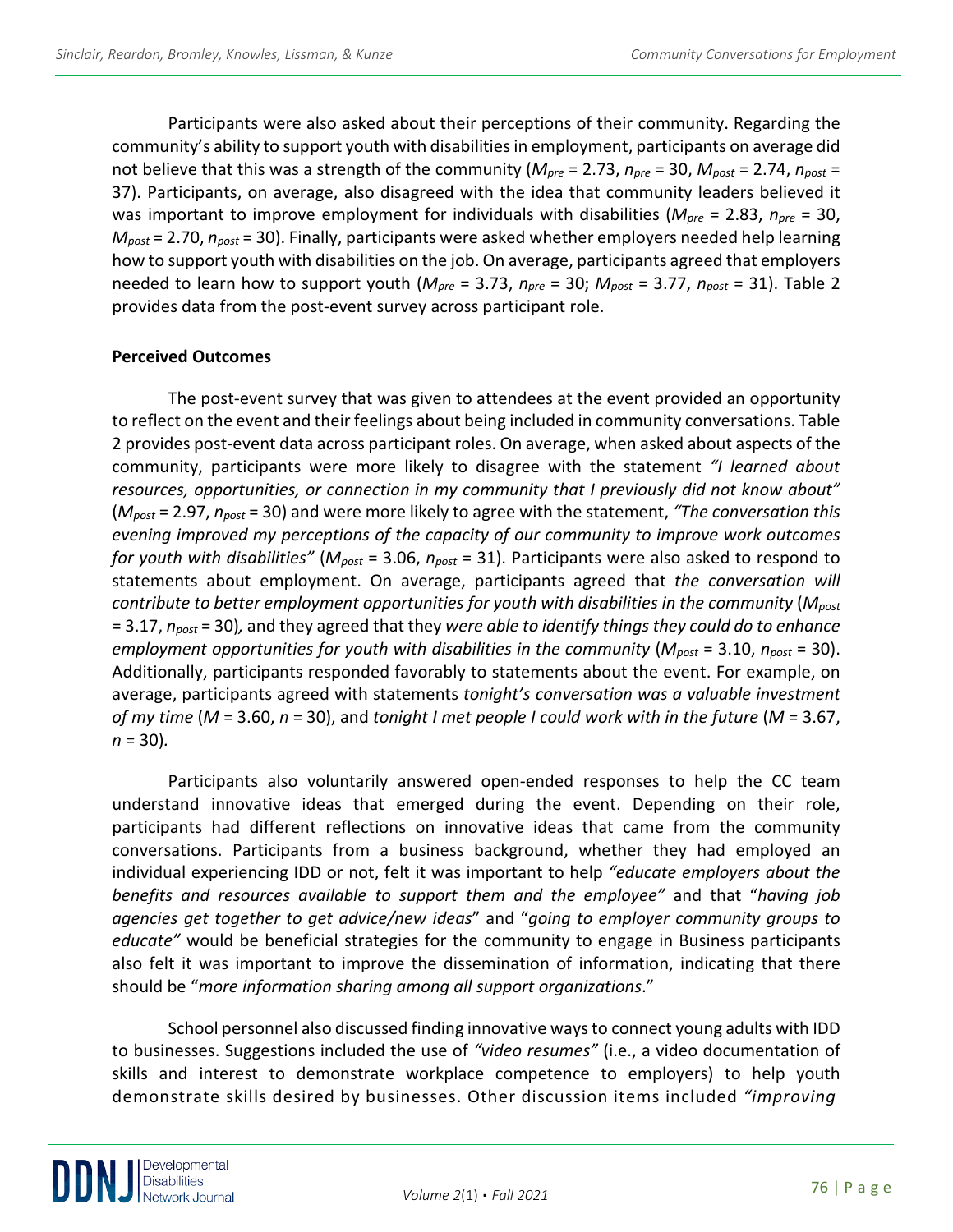| Participant                                                                                                                                                     | Self-advocate | Mean | Sample   | Caregiver | Mean | Sample | <b>Business hired</b> | Mean | Sample | Business not hired | Mean             | Sample | School personnel or<br>AbuaBe | Mean          | Sample         | Total | Mean | Sample |
|-----------------------------------------------------------------------------------------------------------------------------------------------------------------|---------------|------|----------|-----------|------|--------|-----------------------|------|--------|--------------------|------------------|--------|-------------------------------|---------------|----------------|-------|------|--------|
| connections in my<br>previously did not<br>Tonight, I learned<br>community that I<br>about resources,<br>opportunities, or<br>know about                        |               | 33   | m        |           | 2.88 | œ      |                       | 2.83 | Ф      |                    | 3.50             | Ō.     |                               | 251           | $\mathbf{1}$   |       | 2.97 | ន្ល    |
| Tonight's conversation<br>with disabilities in my<br>better employment<br>will contribute to<br>community                                                       |               | 3.33 | i m      |           | 3.00 | ்∞     |                       | 3.17 | مت!    |                    | $\frac{3.50}{2}$ |        |                               | 3.18          | $\Xi$          |       | 3.17 | ×      |
| opportunities for youth opportunities for youth<br>enhance employment<br>with disabilities in my<br>I was able to identify<br>things I could do to<br>community |               | 33   | m        |           | 3.00 | œ      |                       | 3.00 | w      |                    | 4.00             | Ν      |                               | $\frac{8}{3}$ | $\exists$      |       | 3.10 | 20     |
| youth with disabilities<br>evening improved my<br>The conversation this<br>perceptions of the<br>work outcomes for<br>capacity of our                           |               | 3.67 | m        |           | 2.63 | œ      |                       | 3.00 | φ      |                    | 4.00             | N      |                               | 3.08          | $\overline{a}$ |       | 3.06 | ಧ      |
| community to improve: Tonight's conversation<br>investment of my time<br>was a valuable                                                                         |               | 4.00 | m        |           | 3.50 | œ      |                       | 3.33 | Ф      |                    | 3.50             | N      |                               | 3.73          | $\exists$      |       | 3.60 | SS)    |
| I would invite someone<br>another event like this<br>one if it were held in<br>I know to attend<br>the future                                                   |               | 3.67 | m        |           | 3.43 | N      |                       | 3.33 | φ      |                    | 4.00             | Ō.     |                               | 3.64          | $\overline{a}$ |       | 3.55 | 29     |
| Tonight, I met people I<br>could work with in the<br>future                                                                                                     |               | 4.00 | $\infty$ |           | 3.38 | œ      |                       | 3.67 | φ      |                    | 4.00             | N      |                               | 3.73          | $\exists$      |       | 3.67 | 20     |

Post-Event Participant Perceptions of Event Outcomes *Post-Event Participant Perceptions of Event Outcomes*

Developmental<br>Disabilities<br>Network Journal

**Table 2**

 $\mathbf{D}$ 

|<br>|<br>|Note: 1 = Strongly Disagree, 2 = Disagree, 3 = Agree, 4 = Strongly Agree.<br>|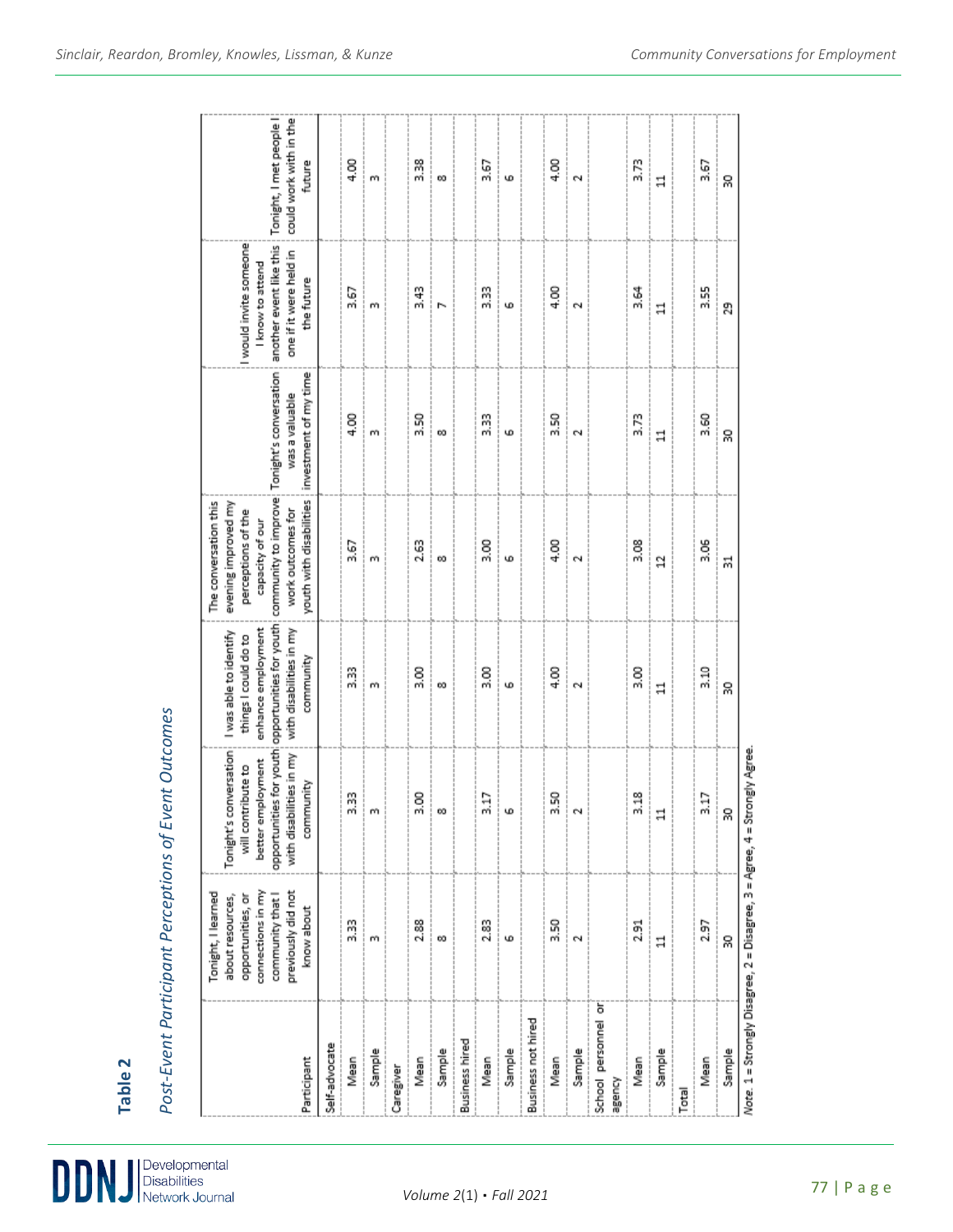*transportation"* and using *"ride shares"* as a means to reduce transportation barriers to get students to work. Making connections with businesses was also emphasized with participants recommending a *"focus on business outreach, business partnership program," "educating business owners/employers of benefits to their company hiring adults with disabilities,"* and that *"WE need to educate employers about people with disabilities and not be afraid to hire and include them into their business."* 

Parents or caregivers of a person with IDD also appreciated the idea of businesses who had employed a person with IDD mentoring other businesses indicating that *"business mentorships, presentation to business groups, having a central hub of information and creating a universal packet for potential employers"* would be viable strategies. Caregivers also believed that *"creating a PR campaign for business"* would be a benefit to the community.

#### **Participant Feedback on Event Implementation**

#### *Participant Perceptions*

After the event, participants answered two open-ended prompts to help the CC team understand how to improve future community conversations. Participant responses from the open-ended prompt, *"If I were asked what recommendations I had for improving the quality of this evening, I would suggest…,"* were reviewed for salient themes. One theme that emerged across multiple participants was to have more representatives from local businesses involved in the next event. Some participants felt that there was plenty of representation of individuals from the disability community (i.e., special educators, service providers) and not enough representation from employers, which would have allowed for more diverse conversations and perspectives. The second theme that emerged focused on the logistics of the event. Participants believed that the acoustics in the event space was too loud, making it difficult to hear other members at their table. This suggests that a bigger room for the event where tables could be spread out and distribute sound more evenly would have been beneficial. Third, some participants asked for more opportunities to hear from self-advocates, indicating "*more share outs from self-advocates about their experience highlighting popular job activities."* One selfadvocate even asked for more discussion time to share with their table members. Finally, many participants who responded to the prompt were very pleased with the outcome of the event and requested more time to connect, sharing *"it was great! More discussions of questions with everyone."*

Overall, participants responded to the prompt *"I wish the following people from our community had been present at tonight's event…"* consistently across roles and communicated they wanted more businesses that have and have not hired individuals with IDD present at the community conversations event. Some participants identified certain types of employers they desired to be at the event: *"some large employers"* or *"rural business leaders."* Other participants felt it was important to have more agencies involved including the local Chamber of Commerce, Vocational Rehabilitation Services, Developmental Disability Services, and local government.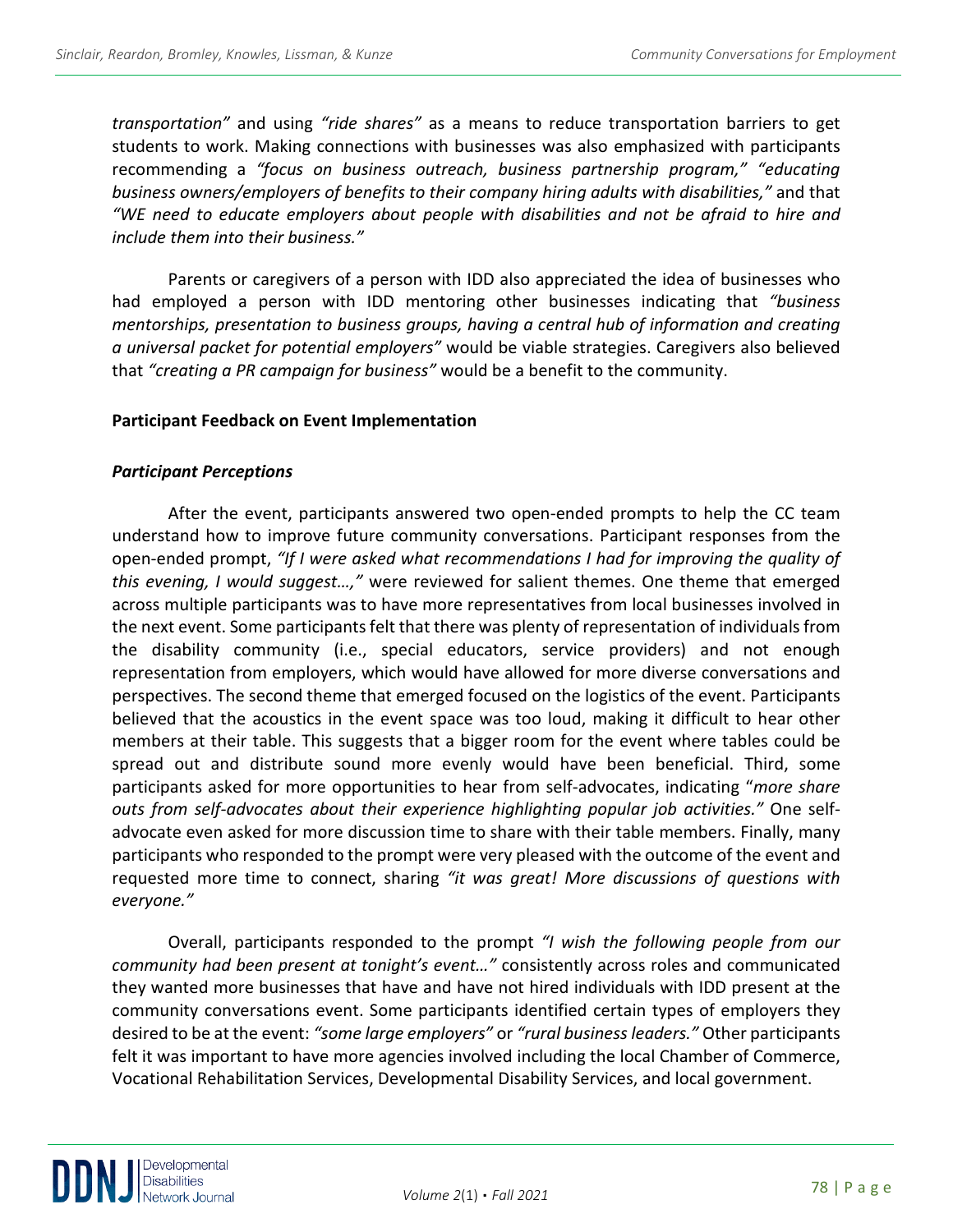## *Facilitator Perceptions*

For a more robust evaluation of the event, the CC team felt it was important to gather participant perceptions as well as perceptions of the table facilitators. Table facilitators were asked to respond to 10 statements on a 4-point Likert-type scale from 1 (i.e., Strongly Disagree) to 4 (i.e., Strongly Agree) about their experience at the event. Responses included: *"The people at my table provided actionable or innovative solutions to the first and second questions"* (*MQ1* = 3.60, *nQ1* = 6; *MQ2* = 3.80, *nQ2* = 6). Facilitators, on average, agreed that *"Everyone had the opportunity to provide input"* (*M* = 3.80, *n* = 6), *"Participants were engaged with each other during the conversation"* (*M* = 3.80, *n* = 6), and *"The event was able to capture the solutions to the problem it was meant to do"* (*M* = 3.20, *n* = 6). Facilitators were more likely to disagree with the statement, *"The individuals at their table learned something from the opening presentation [by a self-advocate]"* (*M* = 2.80, *n* = 6).

Facilitators also rated, on a scale of 1 to 3 (i.e., 1 = shorter, 2 = right amount of time, and 3 longer), that they believed the event could be shorter (*M* = 1.80, *n* = 6). Finally, facilitators were asked to reflect on their role and training. The facilitators, on average, agreed that they "W*ere accurately able to summarize in their notes the participants ideas and thoughts"* (*M* = 3.60, *n* = 6) and *"Were able to keep the conversations at their table focused on the two community conversations questions"* (*M* = 3.40, *n* = 6). The responses to the final item suggested, on average, that the facilitators agreed that *"The facilitator training provided good guidance for the event"* (*M* = 3.80, *n* = 6).

#### **Discussion**

The purpose of this event description and evaluation was to provide an example of how to create and implement a pilot community conversations event collaboratively. A second purpose was to provide a summative process and impact evaluation of the event with the hope to aide in the future implementation of other community conversations. There were a few key results worth discussing, including (a) participant emphasis on having more business representation at the event, (b) the positive impact a diverse network of participants can have on the event, and (c) the need for a strong collaborative planning team.

The resounding desire to have more representatives from local businesses at the event was clearly communicated, which aligns with similar findings to a previously conducted community conversations event (Bumble et al., 2018). The CC team intended to have much higher representation of business and during the planning period ran into many barriers recruiting employers to participate. Because of these difficulties, the CC team had to edit the two small group discussion questions to discuss how to encourage the involvement of more business representatives in future events. This allowed for tables to discuss solutions rather than focusing on the low number of business representatives at the event. Some solutions included businessto-business peer mentorship and education. A common sentiment communicated throughout the table discussion was that businesses need to know how to talk with other businesses. For example, participants suggested that businesses that have successfully hired an individual with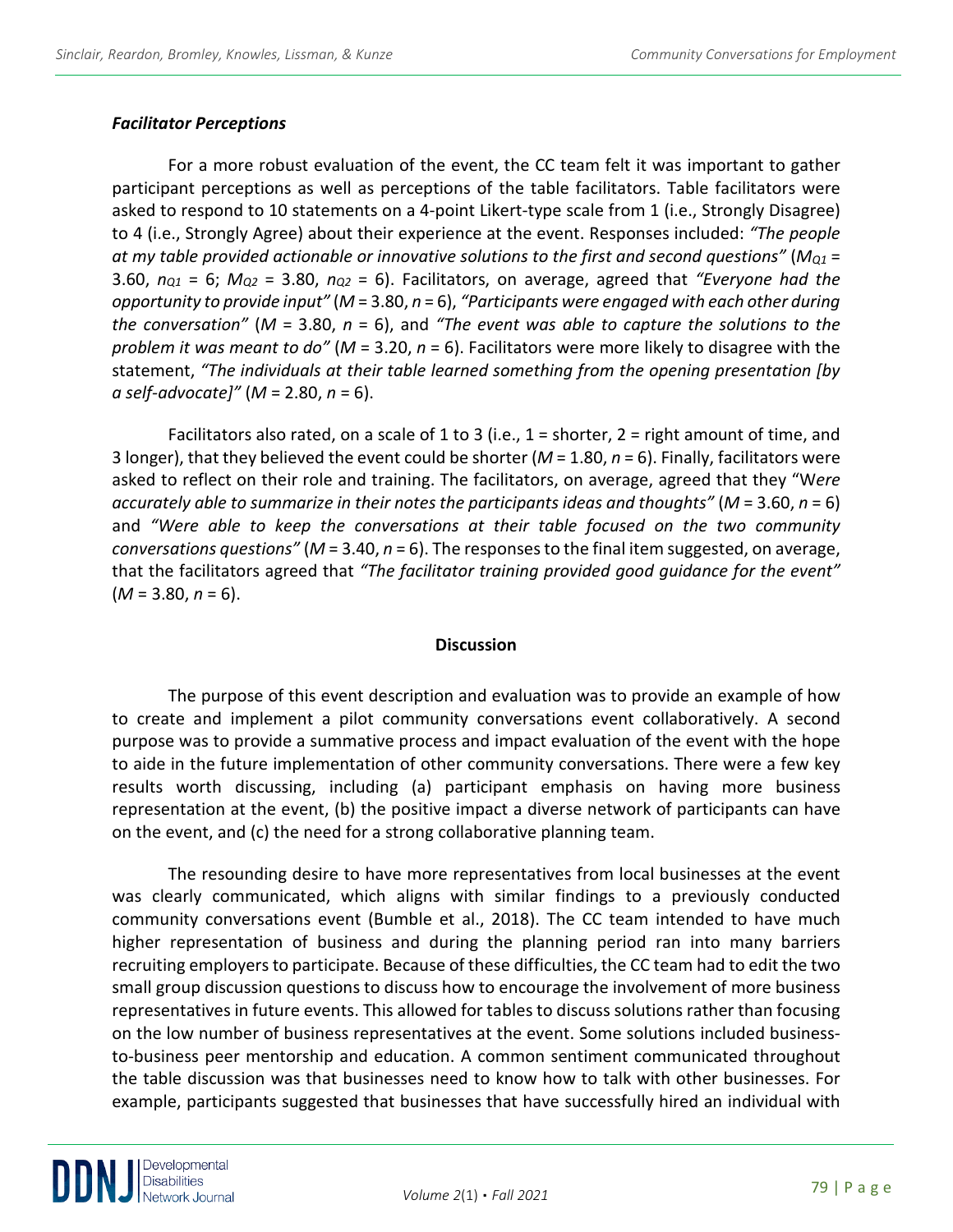IDD should be encouraged to share their positive experiences, an important first step in starting to dispel myths and address any implicit bias. Some participants suggested that businesses have a responsibility to understand the benefits of hiring individuals with IDD and that more outreach to businesses around the Employment First initiative and other policies that support the competitive employment of individuals with IDD may be necessary.

Second, while the business perspective may have been underrepresented, data from the event suggest that the use of community conversations may be a tool to help individual's network and identify innovative solutions to problems, affirming the event's intended purpose. A common saying from the disability rights movement, *"nothing about us without us,"* reminds practitioners and researchers that the voice of all individuals must be included in these discussions of that change and solutions will not come without the voice of individuals with disabilities. This is a pivotal point, as the community conversation must be centered around the individuals in which we are working to support. Without centering conversations around disability and listening to the voices of individuals who experience disability, there is a great risk of continuing exclusionary practices.

Expanding the participant network and diversifying representation at each table allowed for distinct ideas and perspectives to be heard concerning the complex issue of underemployment and unemployment of individuals with IDD. Some of the more widely endorsed suggestions (e.g., ride share ideas to help with transportation to work) came from self-advocates, which indicates the value of incorporating those experiencing disability into these events. To address potential bias and break down barriers to employment, some participants promoted video resumés.

Finally, the overall positive perceptions from participants can partially be attributed to the strong collaborative community conversations planning team. In any event, success comes from a group of committed individuals who are willing to pool resources together to create an opportunity for an inclusive, solution-focused event.

## **Limitations**

There were a few limitations to the pilot community conversations event. First, the limited number of participants made it difficult to generalize findings. The sample size also prevented the ability to conduct repeated measures analysis to statistically evaluate mean differences of participant responses. The second limitation pertains to missing data. The completion of pre- and post-event assessments was voluntary, preventing data collection from all participants at both timepoints, which also explains different sample sizes. Third, while the goal was to have a balance of participant roles at each table, there was an underrepresentation from the business community, even when multiple recruitment methods were used. This could potentially bias and skew the conversation while missing more employer voice. Finally, while there was representation of self-advocates at every table, only three self-advocates completed the pre-post survey. To ensure full participation of self-advocates, structures should always be in place to evaluate our practices and design them to be accessible for all. Part of our facilitator's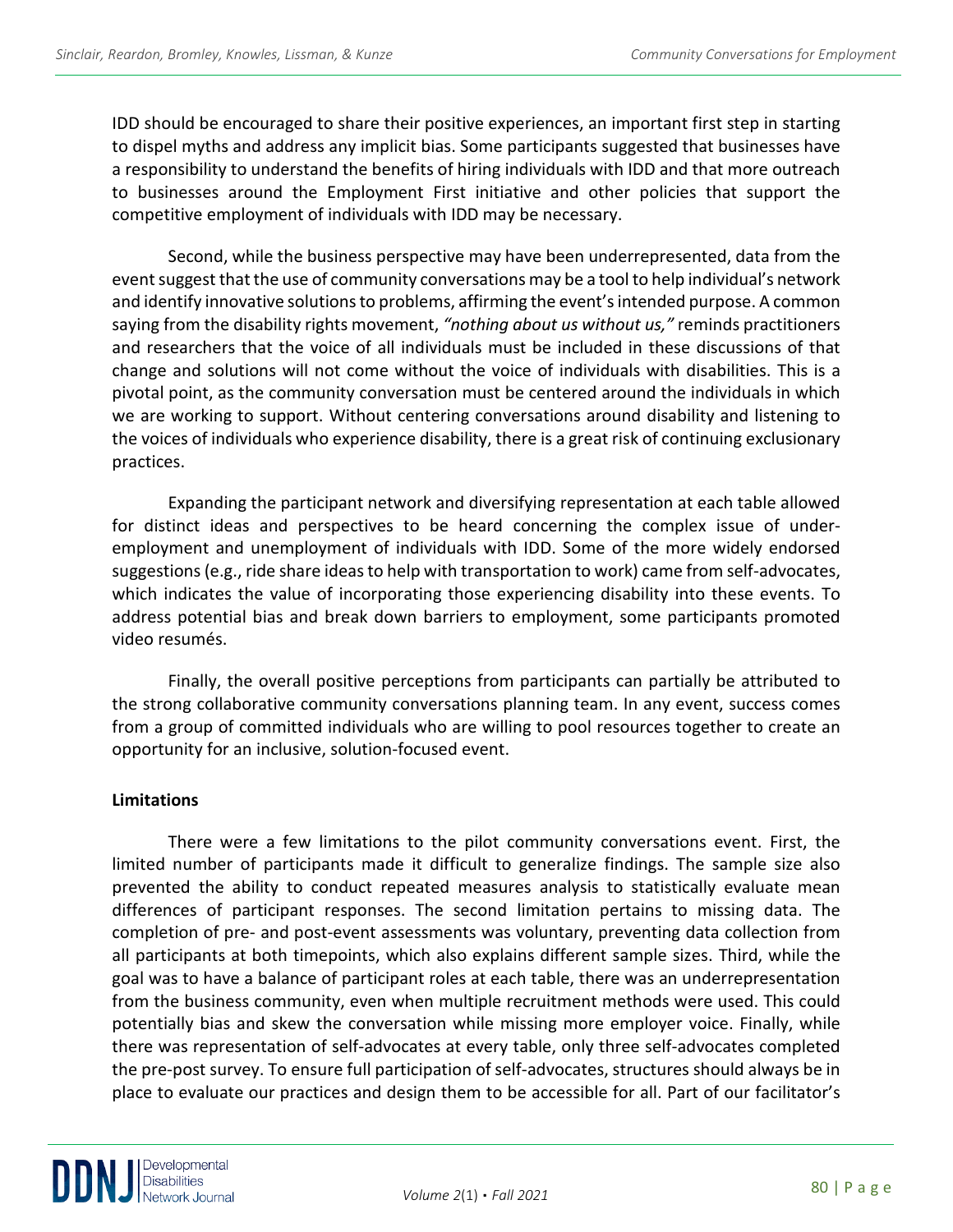directions were to support self-advocates in completing the pre-post assessment if they consented to do so. A limitation is the uncertainty of whether self-advocates did not complete the survey because (a) the pre-post survey was inaccessible to them, or (b) they made a decision to decline to participate.

#### **Future Considerations**

As Carter and Bumble (2018) indicated, community conversations have many promising elements including: (a) involvement of new voices, (b) identification of localized ideas, (c) a solution focused framing to a complex problem, (d) building awareness, and (e) a shared commitment to solving a problem. Findings align with other community conversations events that have focused on employment issues for individuals with IDD (see Bumble et al., 2018). Parallel findings include solutions focused on: (a) enhancing inclusive workplaces such as educating employers about disability-specific employment supports (e.g., funding mechanisms for job coaching or other accommodations), (b) undertaking community-wide efforts like transportation services to ensure individuals with IDD can access work on time with any needed supports, and (c) strengthening school/transition services such as inclusion of agencies during transition planning and more work-based learning opportunities. These parallel findings begin to illuminate that while community conversations focus on local solutions, similar barriers to employment persists across communities. Gathering more data on specific barriers and solutions that are identified within community conversations may provide guidance on the formation of more national solutions.

Another similar finding was the smaller representation of the business sector at this pilot community conversations (Bumble et al., 2018). Without having employers at the table, a very important stakeholder perspective is lost and not heard. Findings from this community conversation suggest that participants were not agreeable that work was available for individuals with IDD in the community. There was also consensus that employers needed to be educated on employing individuals with IDD, which is a similar finding to Bumble and Carter (2020). Ensuring opportunities to gain employer perspectives on what they do and do not know may be a critical first step. Also finding optimal times for employer participation is important so that it may be more feasible to attend future community conversations. Reflecting on this community conversation, we may consider surveying businesses on event logistics (e.g., best day/time and location). It may behoove groups implementing similar events to first survey employers to identify how to better encourage participation.

## **Implications for Future Practice**

One common implication for future research found across studies (Bumble et al., 2018; Bumble & Carter, 2017; Carter et al., 2012) includes suggestions for how to generalize solutions identified within community conversations into community practice. Community conversations are solution-focused but little information is available on what, if anything, is changed in the community following the event. Future iterations that involve this methodology should have plans to follow-up with attendees as part of the study to gather information on if and what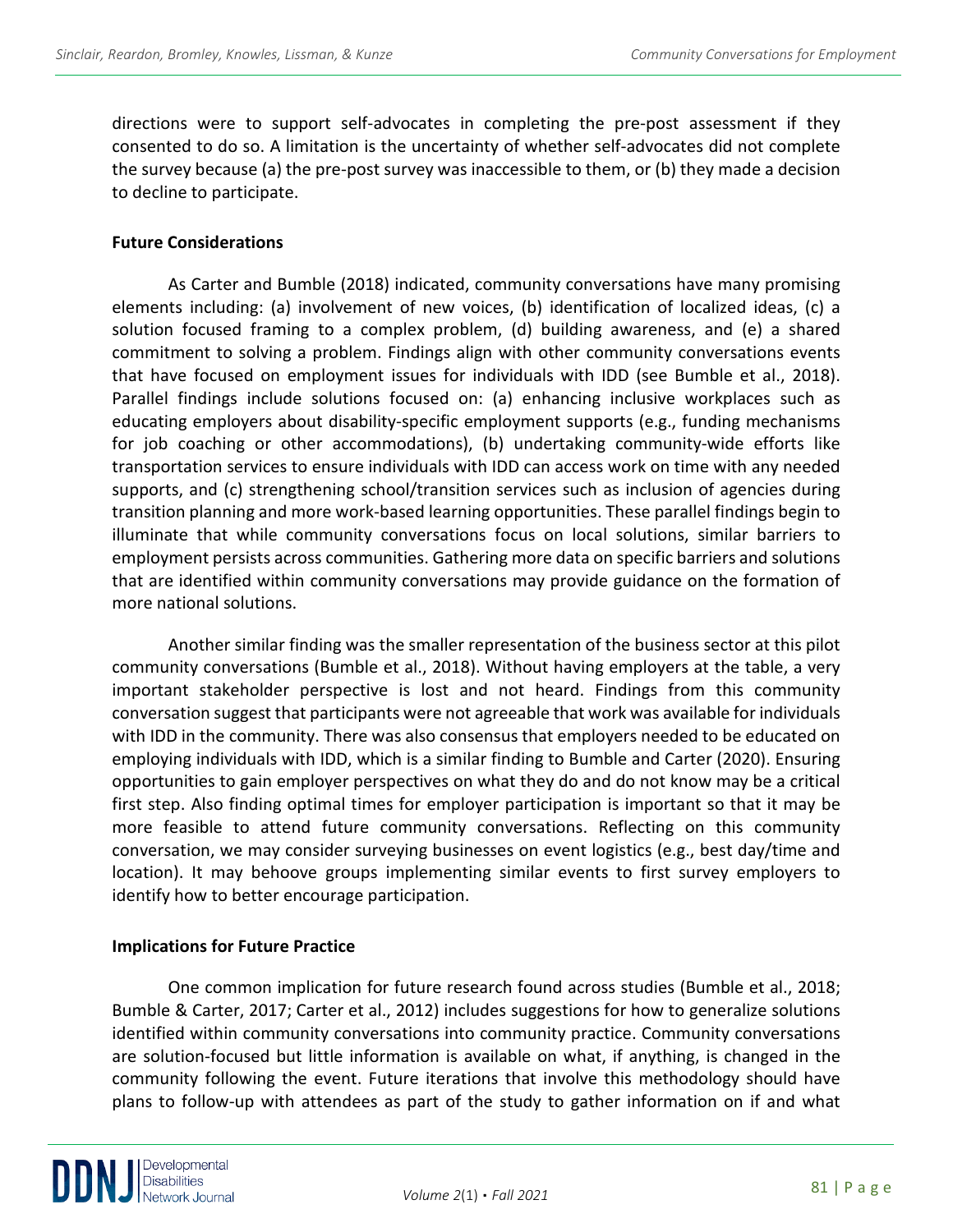changed because of their experience with the event. Learning of changed behaviors or connections that were made as part of the event could help (a) inform how to make a replication of the event more effective, and (b) provide details to future attendees about what community conversations are and what are expected outcomes are for attending. The CC team believed this was the first step in a long process toward change. After pilot implementation, additional stakeholders have been identified to participate in future conversations, recruitment strategies have been revised to increase participation of stakeholders that were underrepresented and plans for additional funding and collaboration started so another successful community conversation can take place. Moving forward, the CC team understands that educators, employers, and policy makers must communicate and collaborate so employment opportunities are available for all, not just some. Creating inclusive community conversation opportunities with agents of change (e.g., policy makers, and business leaders and owners) is a pivotal next step for our community and providing equitable employment opportunities for individuals with IDD.

#### **Conclusion**

The use of community conversations to discuss common challenges in the disability community is a powerful tool to bring together a variety of individuals to begin to troubleshoot pervasive problems of practice. Understanding that the problem of under- and unemployment is a community issue that can only be solved through collaborative and coordinated action to allow for innovative solutions that meet local needs. We encourage communities to identify a specific issue and implement their own inclusive, solution-focused community conversations event.

#### **References**

- American with Disabilities Act of 1990. 42 U.S.C. 12101 *et seq.* (1990). [https://www.ada.gov/pubs/](https://www.ada.gov/pubs/%20adastatute08.thm)  [adastatute08.thm](https://www.ada.gov/pubs/%20adastatute08.thm)
- Association of People Supporting Employment First. (2020). *Overview of employment first legislation and policies in the U.S.* <https://apse.org/wp-content/uploads/2020/01/APSE-E1-Policy-Update.pdf>
- Bumble, J. L. & Carter, E. W. (2020). Application of the world café to disability issues: A systematic review. *Journal of Disability Policy Studies.* <https://doi.org/10.1177/1044207320949962>
- Bumble, J. L., Carter, E. W., McMillan, E. D., & Manikas, A. S. (2017). Using community conversations to expand employment opportunities of people with disabilities in rural and urban communities. *Journal of Vocational Rehabilitation*, *47*, 65–78.<https://doi.org/10.3233/JVR-170883>
- Bumble, J. L., Carter, E. W., McMillan, E. D., Manikas, A. S., & Bethune, L. K. (2018). Community conversations on integrated employment: Examining individualization, influential factors, and impact. *Journal of Disability Policy Studies*, *28*, 229–243. [https://doi.org/10.1177/10442073](https://doi.org/10.1177/10442073%2017739401)  [17739401](https://doi.org/10.1177/10442073%2017739401)
- Bureau of Labor Statistics. (2020). Persons with a disability: Labor force characteristics 2019. <https://www.bls.gov/news.release/disabl.nr0.htm>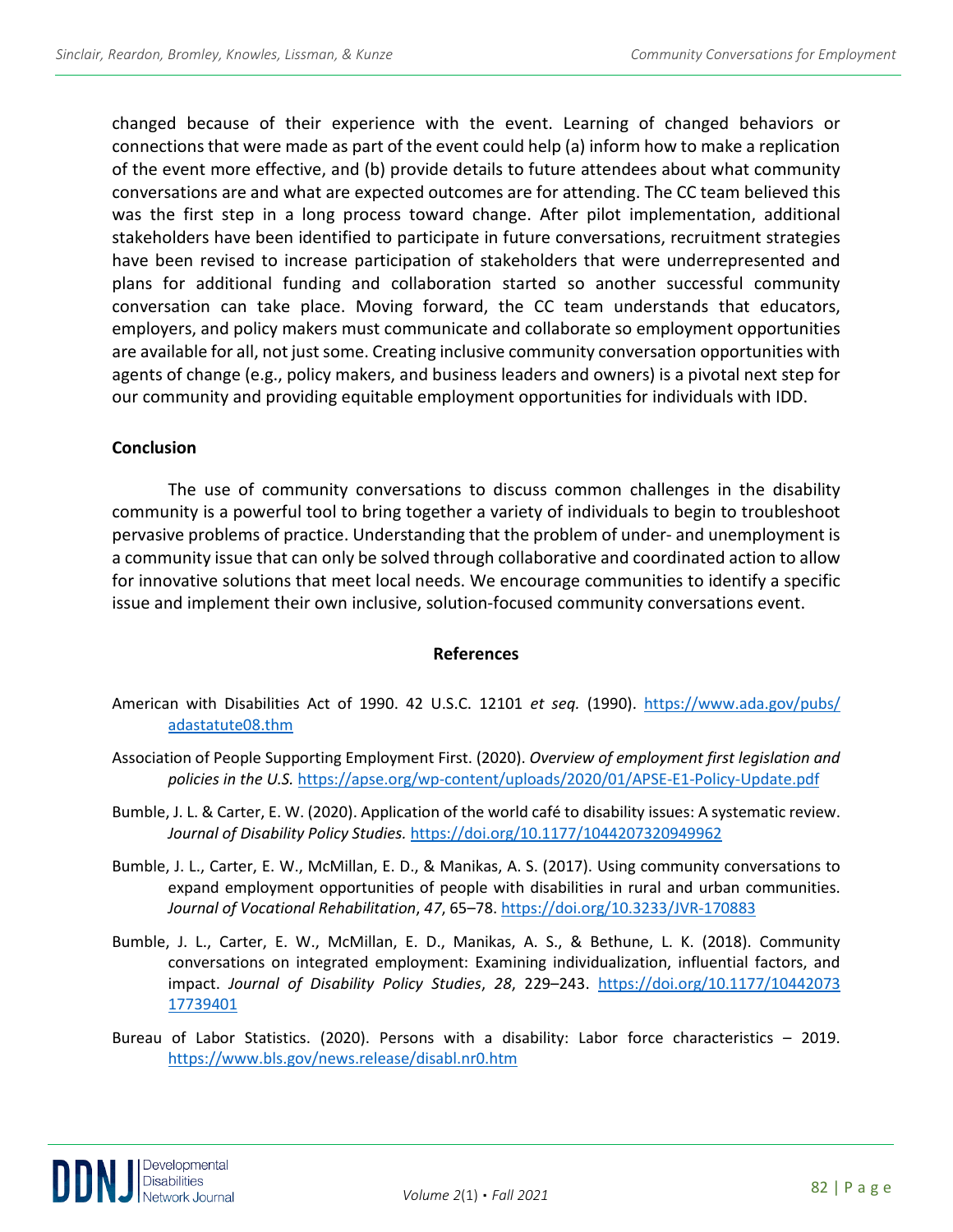- Butterworth, J., & Migliore, A. (2015). *Trends in employment outcomes of young adults with intellectual and developmental disabilities, 2006-2013.* Boston, MA: Institute for Community Inclusion.
- Carter, E. W., & Bumble, J. L. (2018). The promise and possibilities of community conversations: Expanding opportunities for people with disabilities. *Journal of Disability Policy Studies*, *28*, 195–202. <https://doi.org/10.1177/1044207317739408>
- Carter, E. W., Owens, L., Swedeen, B., Trainor, A. A., Thompson, C., Ditchman, N., & Cole, O. (2009). Conversations that matter: Engaging communities to expand employment opportunities for youth with disabilities. *TEACHING Exceptional Children, 41,* 38-46.
- Carter, E. W., Swedeen, B., Cooney, M., Walter, M., & Moss, C. K. (2012). "I don't have to do this by myself?": Parent-led community conversations to promote inclusion. *Research & Practice for Persons with Severe Disabilities, 37*, 9-23.
- Dutta, A., Kundu, M. M., Johnson, E., Chan, F., Trainor, A., Blake, R., & Christy, R. (2016). Community conversations: Engaging stakeholders to improve employment-related transition services for youth with emotional and behavioral disabilities. *Journal of Vocational Rehabilitation, 45*, 43-51. [doi:10.3233/JVR-160809](https://content.iospress.com/articles/journal-of-vocational-rehabilitation/jvr809)
- Fleischer, D. Z., Zames, F. D., & Zames, F. (2012). *The disability rights movement: From charity to confrontation*. Temple University Press.
- Flippo, K., & Butterworth, J. (2018). Community conversations and transition systems change. *Journal of Disability Policy Studies, 29*, 7-11. [https://journals.sagepub.com/doi/full/10.1177/10442073](https://journals.sagepub.com/doi/full/10.1177/10442073%2017739404)  [17739404](https://journals.sagepub.com/doi/full/10.1177/10442073%2017739404)

Individuals with Disabilities Education Act, 20 U.S.C. §§ 1400 *et seq.* (2006 & Supp. V. 2011)

- Lipscomb, S., Haimson, J., Liu, A.Y., Burghardt, J., Johnson, D.R., & Thurlow, M.L. (2017). *Preparing for life after high school: The characteristics and experiences of youth in special education. Findings from the National Longitudinal Transition Study 2012. Volume 2: Comparisons across disability groups: Full report* (NCEE 2017-4018). Washington, DC: U.S. Department of Education, Institute of Education Sciences, National Center for Education Evaluation and Regional Assistance.
- Livermore, G. A., & Goodman, N. (2009). *A review of recent evaluation efforts associated with programs and policies designed to promote employment of adults with disabilitie*s. Center for Studying Disability Policy, Mathematica Policy Research.
- Mazzotti, V. L., Rowe, D. A., Sinclair, J., Poppen, M., Woods, W. E., & Shearer, M. L. (2016). Predictors of post-school success: A systematic review of NLTS2 secondary analysis. *Career Development and Transition for Exceptional Individuals, 39*, 196-215. [https://journals.sagepub.com/doi/10.1177/](https://journals.sagepub.com/doi/10.1177/%202165143415588047)  [2165143415588047](https://journals.sagepub.com/doi/10.1177/%202165143415588047)
- Mazzotti, V. L., Test, D. W., & Mustian, A. L. (2014). Secondary transition evidence-based practices and predictors: Implications for policymakers. *Journal of Disability Policy Studies*, *25,* 5–18. <https://doi.org/10.1177/1044207312460888>
- Miles, M. B., Huberman, A. M., & Saldana, J. (2013). *Qualitative data analysis: A methods sourcebook.* Sage.
- Molfenter, N., Hartman, E., Neugart, J., Swedeen, V., Webb, S., Roskowski, M., & Schlegelmilch, A. (2018). Harnessing the power of community conversations to improve transition outcomes for youth with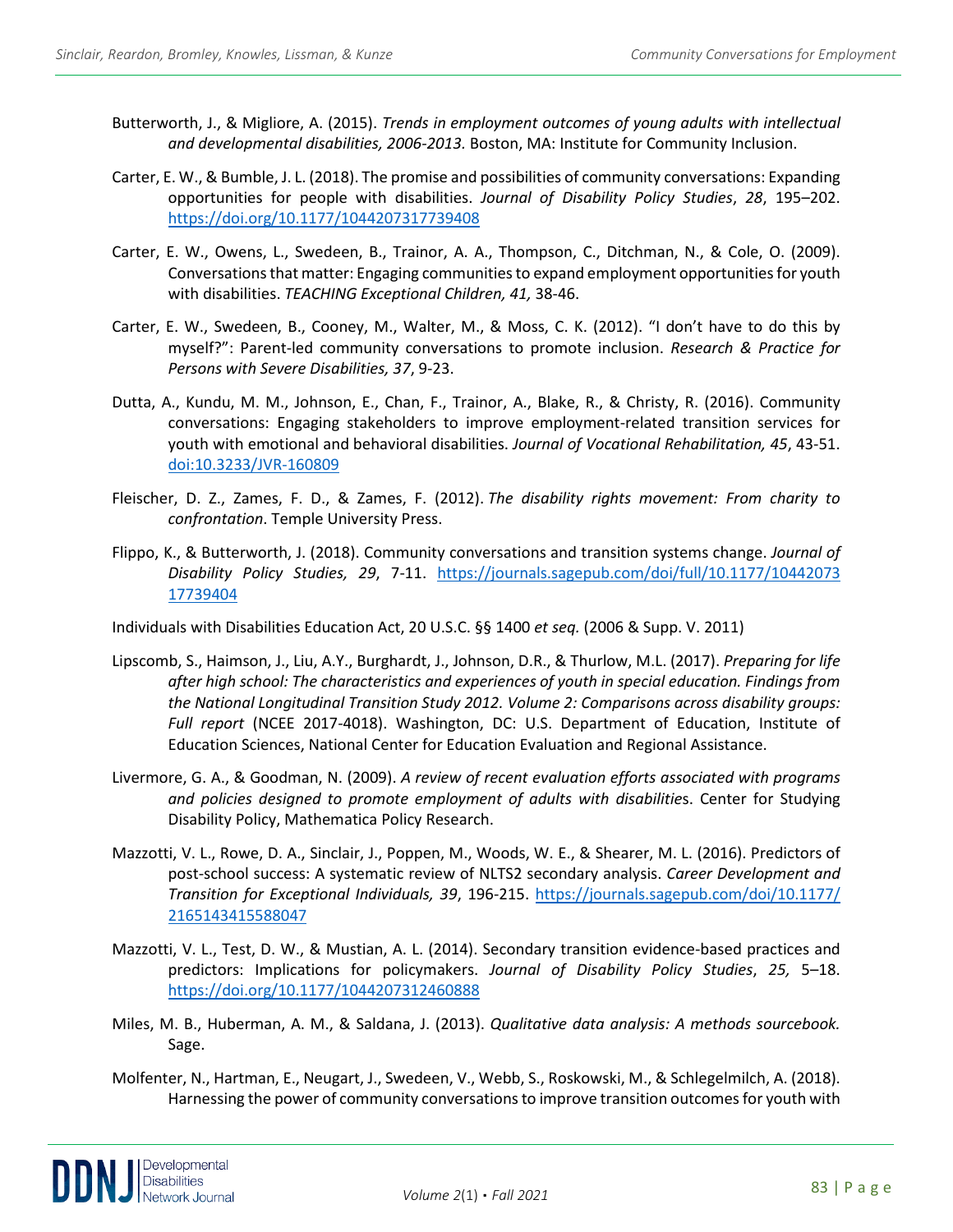IDD. *Journal of Disability Policy Studies, 28*, 216-228. [https://journals.sagepub.com/doi/10.1177/](https://journals.sagepub.com/doi/10.1177/%201044207317739406)  [1044207317739406](https://journals.sagepub.com/doi/10.1177/%201044207317739406)

- Office of Disability Employment Policy. (2020). *Connecting the dots: Using federal policy to promote Employment First systems-change efforts*. The National Center on Leadership for the Employment and Economic Advancement of People with Disabilities.
- Palinkas, L. A., Horwitz, S. M., Green, C. A., Wisdom, J. P., Duan, N., Hoagwood, K. (2015). Purposeful sampling for qualitative data collection and analysis in mixed method implementation research. *Administration and Policy in Mental Health, 42*, 533-544. [https://link.springer.com/article/](https://link.springer.com/article/%2010.1007/s10488-013-0528-y)  [10.1007/s10488-013-0528-y](https://link.springer.com/article/%2010.1007/s10488-013-0528-y)
- Riesen, T., & Oertle, K. M. (2019). Developing work-based learning experiences for students with intellectual and developmental disabilities: A preliminary study of employers' perspectives. *Journal of Rehabilitation, 85*, 27-36.
- Rowe, D. A., Alverson, C. Y., Unruh, D. K., Fowler, C. H., Kellems, R., & Test, D. W. (2015). A Delphi study to operationalize evidence-based predictors in secondary transition. *Career Development and Transition for Exceptional Individuals*, *38*, 113–126.<https://doi.org/10.1177/2165143414526429>
- Shogren, K. A., Kennedy, W., Dowsett, C., Garnier Villarreal, M., & Little, T. D. (2014). Exploring essential characteristics of self-determination for diverse students using data from NLTS2. *Career Development and Transition for Exceptional Individuals, 37*, 168–176. https://journals.sagepub. com/doi/10.1177/2165143413486927
- Shogren, K. A., Wehmeyer, M. L., Palmer, S. B., Forber-Pratt, A. J., Little, T. J., & Lopez, S. J. (2015). Causal agency theory: Reconceptualizing a functional model of self-determination. *Education and Training in Autism and Developmental Disabilities, 50,* 251–263.
- Swedeen, B., Cooney, M., Moss, C., & Carter, E. W. (n.d.). *Launching inclusive efforts through community conversations: A practical guide for families, services providers, and communities.*  [https://tcautismconf.com/wp-content/uploads/2020/09/Community-Conversation-Planning-](https://tcautismconf.com/wp-content/uploads/2020/09/Community-Conversation-Planning-Guide.pdf)[Guide.pdf](https://tcautismconf.com/wp-content/uploads/2020/09/Community-Conversation-Planning-Guide.pdf)
- Test, D. W., Mazzotti, V. L., Mustian, A. L., Fowler, C. H., Kortering, L., & Kohler, P. (2009). Evidence-based secondary transition predictors for improving postschool outcomes for students with disabilities. *Career Development for Exceptional Individuals*, *32*, 160–181[. https://journals.sagepub.com/doi/](https://journals.sagepub.com/doi/%2010.1177/0885728809346960)  [10.1177/0885728809346960](https://journals.sagepub.com/doi/%2010.1177/0885728809346960)
- Trainor, A. A., Carter, E. W., Swedeen, B., & Pickett, K. (2012). Community conversations: An approach for expanding and connecting opportunities for employment for adolescents with disabilities. *Career Development for Exceptional Individuals*, *35*, 50–60[. https://doi.org/10.1177/0885728811419166](https://doi.org/10.1177/0885728811419166)
- Unger, D. D. (2002). Employers' attitudes toward persons with disabilities in the workforce: Myths or realities? *Focus on Autism and Other Developmental Disabilities, 17,* 2-10.
- Vocational Rehabilitation Act of 1973, Pub. L. No. 93-112, 87 Stat. 355 (1973). [https://www.ssa.gov/](https://www.ssa.gov/%20OP_Home/comp2/F093-112.html)  [OP\\_Home/comp2/F093-112.html](https://www.ssa.gov/%20OP_Home/comp2/F093-112.html)
- Wagner, M., Cadwallader, T., & Marder, C. (2003). *Life outside of the classroom for youth with disabilities.*  Menlo Park, CA: SRI International.